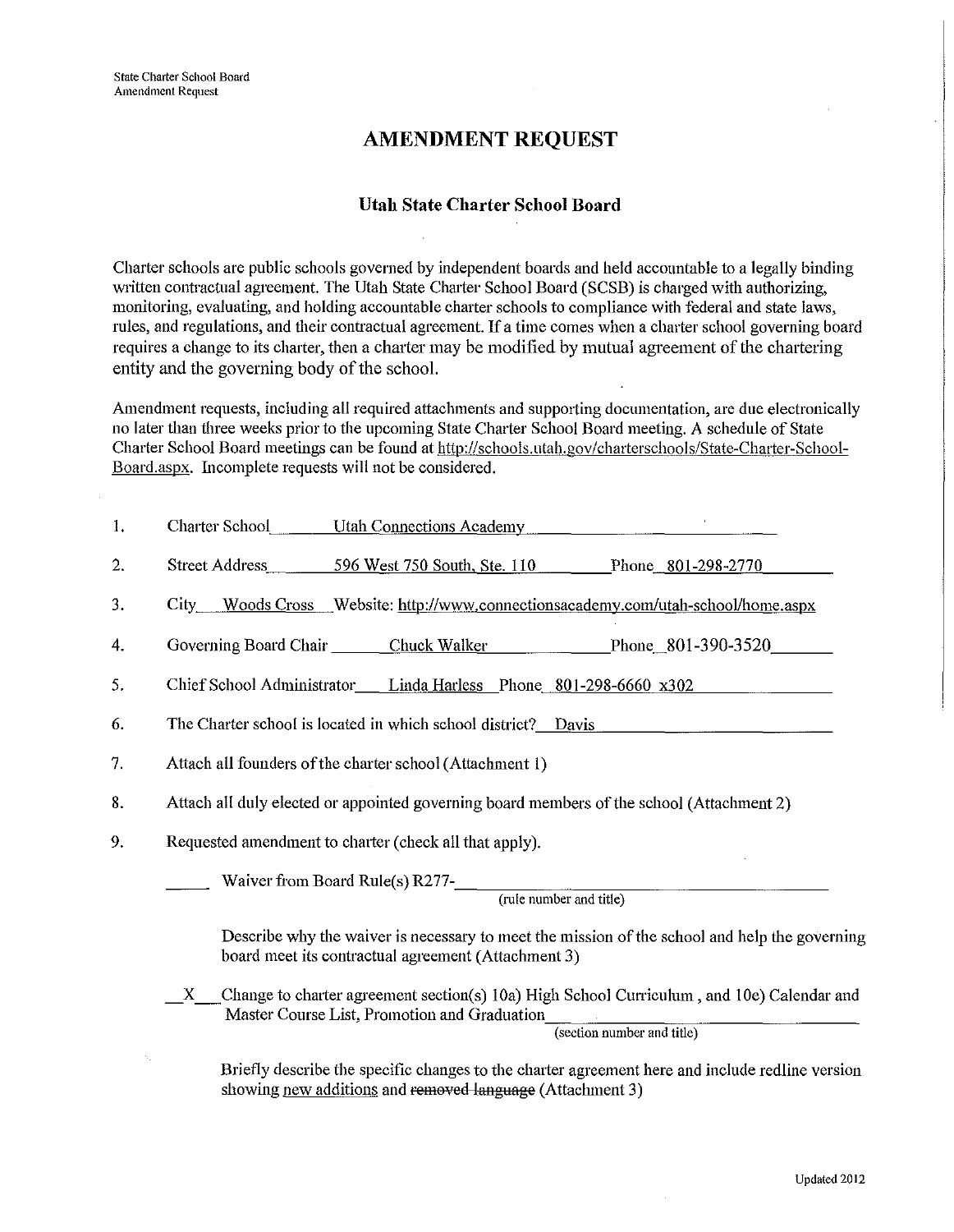Utah Connections Academy requests to amend its charter and add language regarding offering multiple diplomas and the acceptance of "D" grades for credit. The charter diploma information to in the charter section, "Promotion and Graduation:

Expansion/Reduction of grades served or number of students

**(new grades and students served)** 

Will this expansion require a new facility or a structural addition to an existing facility? If so, provide a detailed facility plan (Attachment 3).

Yes X No

10. a) Summary description of charter school, including school mission (limited to one page):

Utah Connections Academy is a pioneering virtual public charter school whose mission is to maximize academic achievement for students in grades K-12 throughout the state of Utah who need an alternative to the traditional classroom. In pattnership with parents and families, Utah Connections Academy will reach students for whom this innovative vittual approach provides the best pathway to school success. The school's belief is that all students can thrive through a standards-aligned, individualized learning program that combines the best in vittual education with unique technologybased teacher productivity tools and very real connections among students, family, teachers, and the community.

b) Which grades and how many students does the school serve?

Utah Connections Academy currently serves 457 students in grades  $K - 12$  and is approved to expand to 1,250 students by FY16.

c) Does the charter school's grade configuration align with the local school district configuration?

Utah Connections Academy is a statewide charter school, and as such will more likely reflect the state configuration. Utah Connections Academy conducts outreach to actively recmit families that represent the full cultural, demographic and socioeconomic range of the state, resulting in a school enrollment that includes special needs, low-income, minority and otherwise underserved populations as is typical of Connections Academy-affiliated schools. To achieve this mix of students, Utah Connections Academy will use a variety of means to infonn families about its services and provide them an equal opportunity to enroll, including direct mail, information sessions (both in-person and virtual), website, telephone/email information service, search engines, community and youth services partnerships, media outreach, and referrals and word of mouth.

d) Percentage of ethnic minority students at charter school and resident district: The percentage of ethnic minority students at Utah Connections Academy is 17.1%.

e) Percentage of economically disadvantaged students at chatter school and resident district: The percentage of economically disadvantaged students at Utah Connections Academy is 41.9%.

f) Percentage of special education students at charter school and resident district: The percentage of special education students at Utah Connections Academy is 108.9%.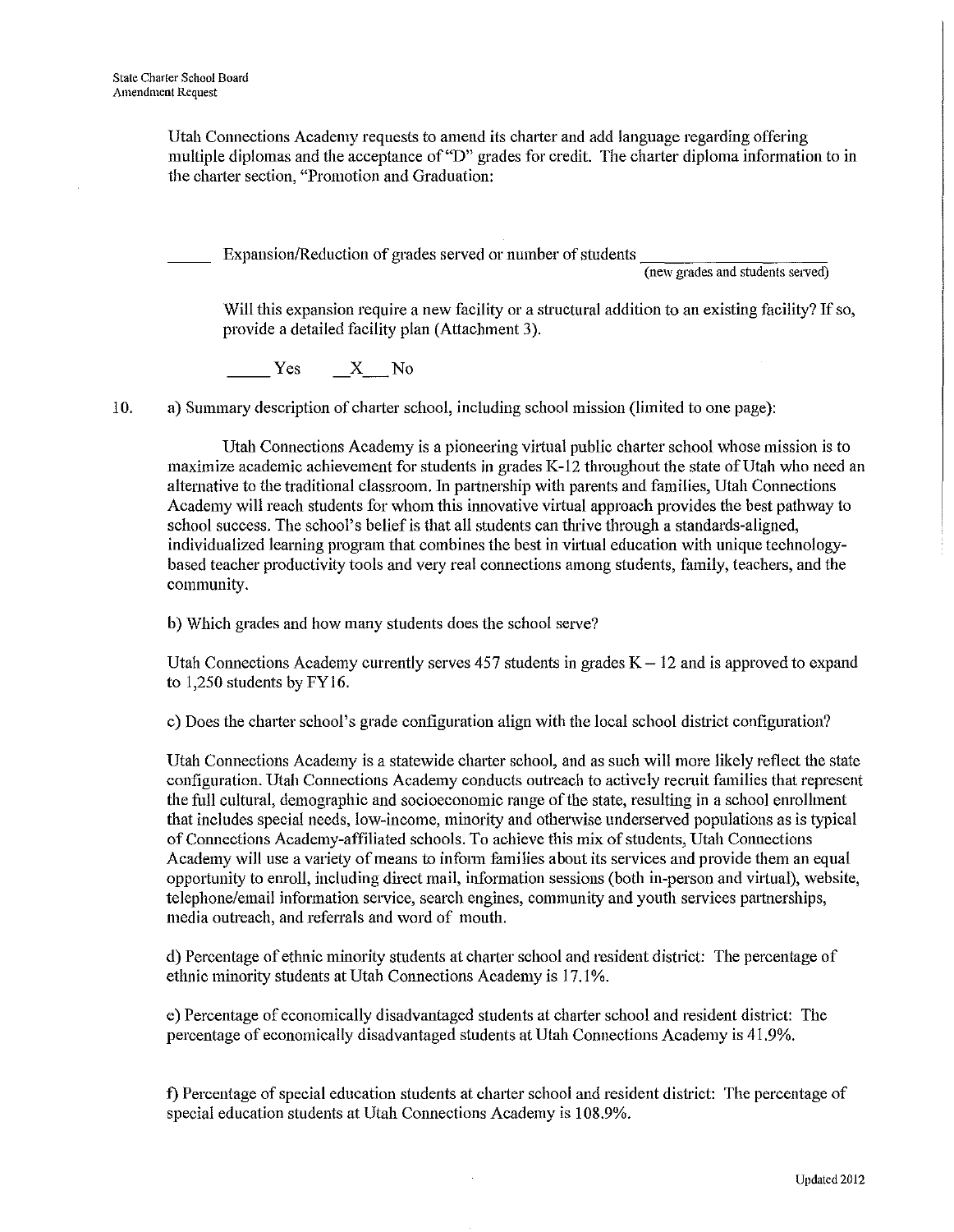**signed with** 

**1001 Board uest** 

.dditional information yon would like the SCSB to consider:

**SlgnDoc Mobile** 

www.signdocmobile.com it makes the charter school unique or needed? Utah Connections Academy is a K-12 virtual **D E M 0** ter school.

- 12. Is the schools' curriculum fully aligned with the Utah Core Curriculum? If not, in what areas does the school deviate from the Core? Yes, the curriculum is aligned to the Utah State Core Curriculum.
- 13. Specifically, how does the school address the needs of students with disabilities who need Special Education services? Utah Connections Academy meets all appropriate Utah Special Education laws and rules including enabling students with disabilities to be educated with nondisabled students to the maximum extent appropriate in accordance with the State Board of Education's Special Education Rules. In the UCA enviromnent, special education students are engaged in the core curriculum along with non-disabled students, while benefiting from curriculum modifications and instructional accommodations by their regular education teachers working closely with special education staff. LiveLessons (see definition above) are utilized to include all students in direct synchronous instruction allowing teachers to interact with groups of students and students to interact with students with and without disabilities. In addition, face-to-face meetings occur with all students via field trips, state testing and other school gatherings, such as graduation.
- 14. Provide a copy of current approved fiscal year budget and next year's projected budget using same format as required AFR budget (Attachment 4).
- 15. Provide a summary of most recent state academic information from the Public School data gateway (Attachment 5). You may attach additional academic information if desired.
- 16. Who performs the financial accounting for the school and what are his/her credentials for accounting? (Attach resume- Attachment 6) Pam Trickett
- 17. Provide the name and title of district personnel to whom you provided a copy of your entire amendment request, as well as the date of contact. N/A

2012-12-13 13:12 UTC

www.siandocmobile.com Charter School Board Representative Signature

Charter School Principal/Director

2012-12-13 13:18 UTC **www.signdocmobile.com** 

Date

~I *;tJ* !;,,<-  $\overline{\text{Date}}$  /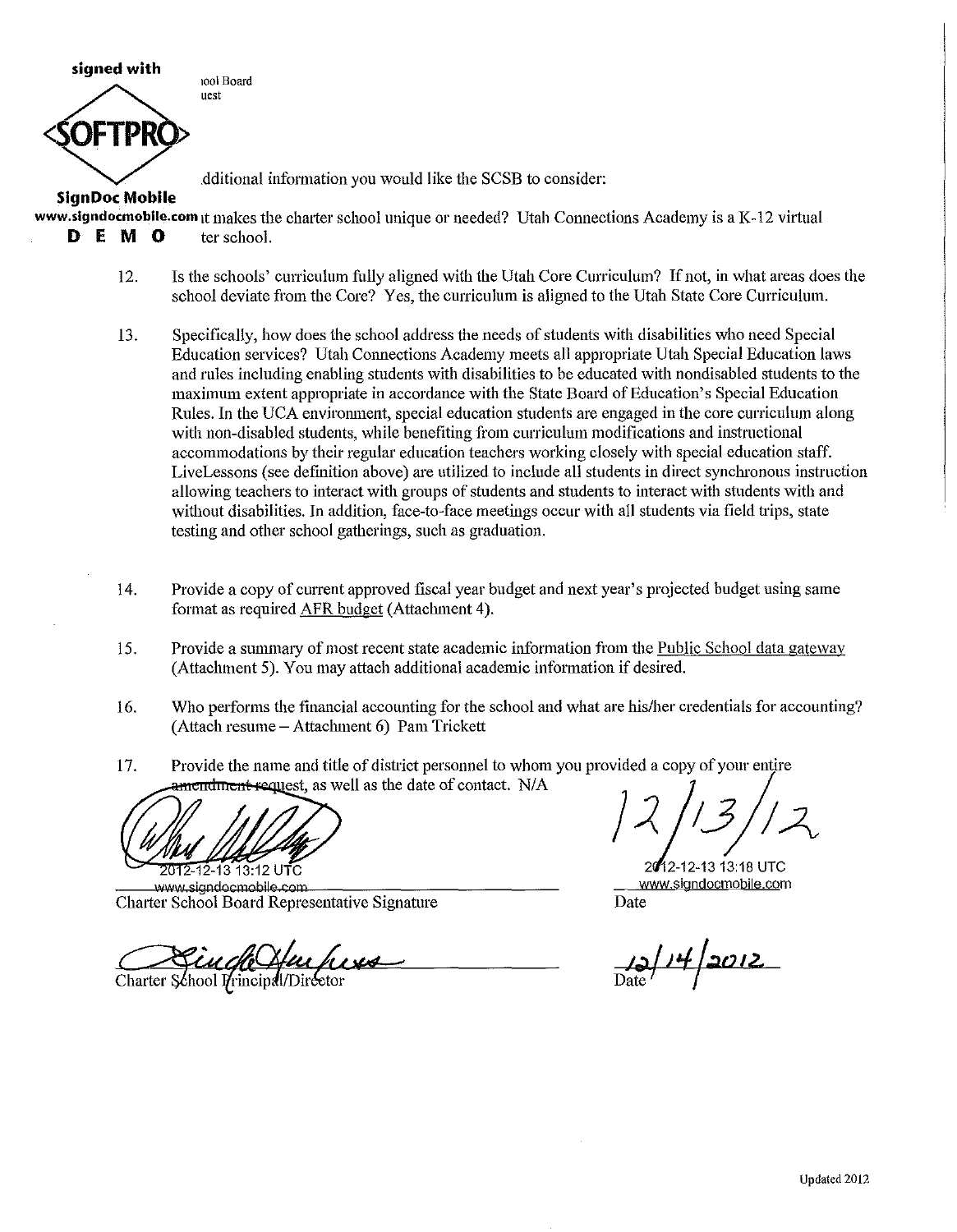# Charter School Founders

Joanne Bonnett, President Stephanie Walker, Treasurer Janette Howell, Secretary Chuck Walker, Member Dr. Michelle Truman, Member

Business and Non-Profit Parent Representative Education Representative Business and Parent Representative Education Representative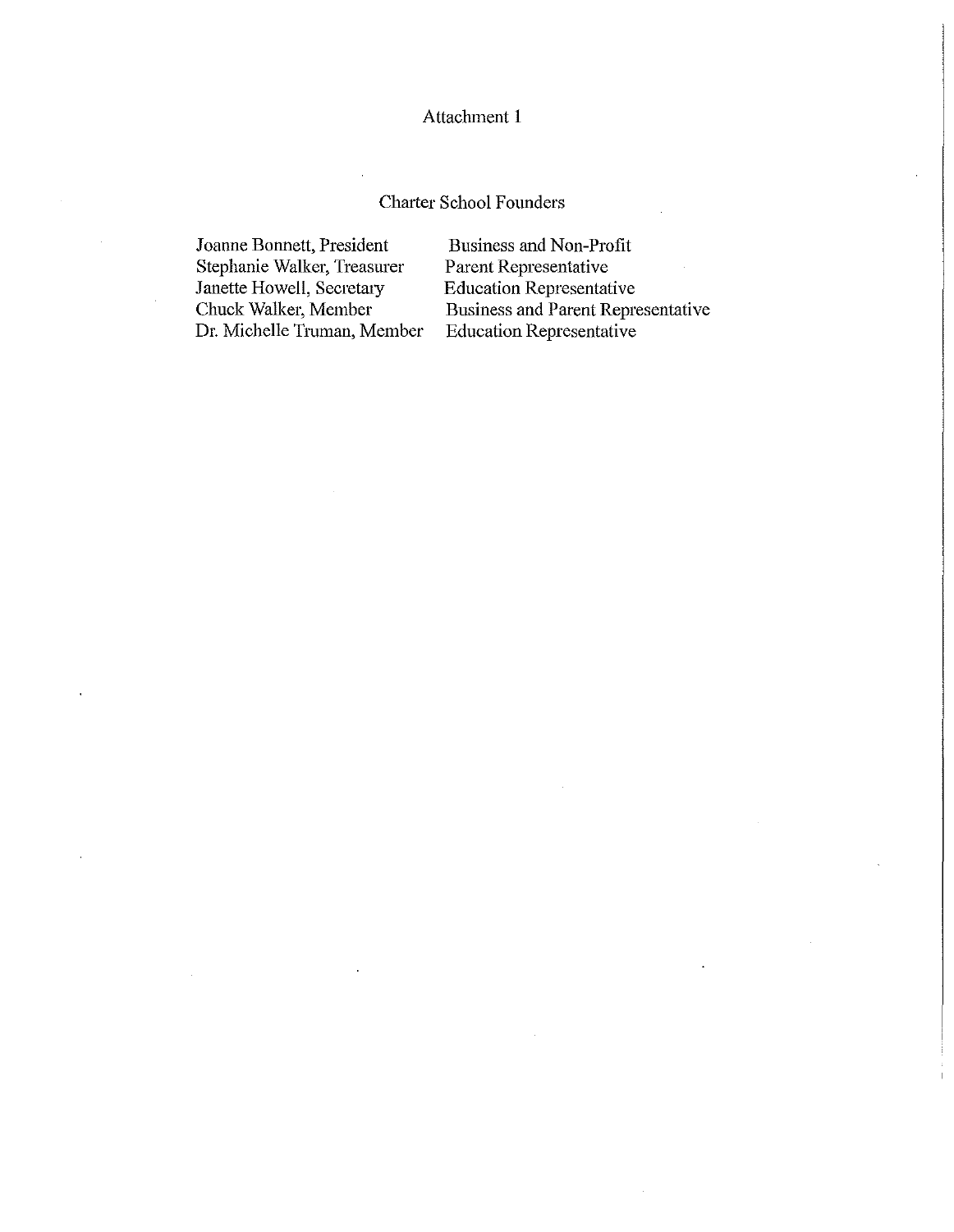Chuck Walker, Board President Stephanie Walker, Board Secretary Robyn Bagley, Board Member Rep. Derek Brown, Board Member Glen Young, Board Treasurer

Business Sector Representative Parent Representative Community Representative Community Representative Community Representative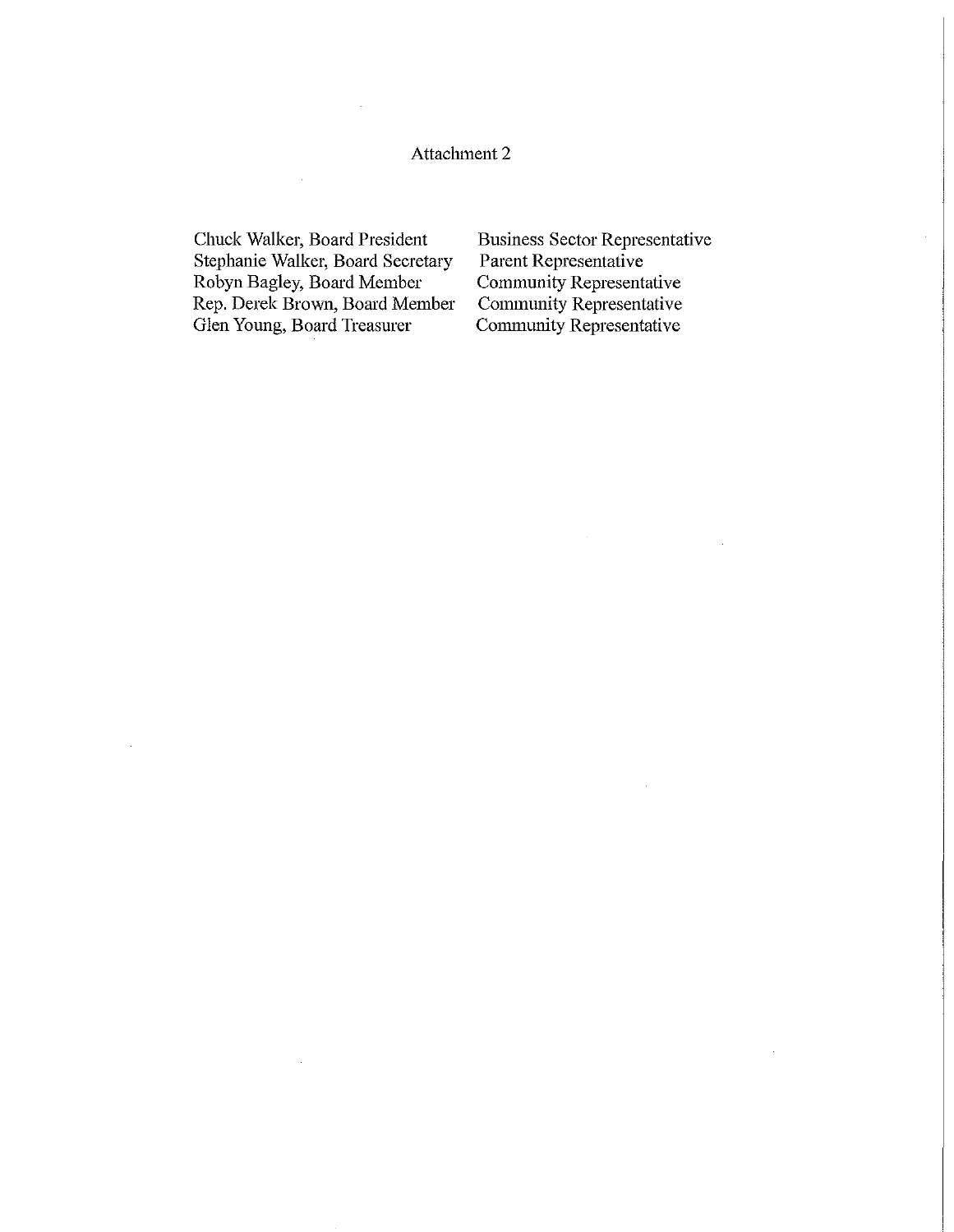To graduate and receive a state high school diploma from Utah Connections, a student must have been enrolled the school for at least one whole semester prior to graduation. Each student must successfullyeomplete a minimum of 24 Carnegie units/240 semester hours, including minimum subject area requirements required by the state. Grades of " $\oplus$  D" or higher are needed to count for overall credit as passing toward specific subject area requirements. The 24 units eompleted must meet Utah requirements by area and subject, as shown in the table below. UCA offers three diploma pathways to students entering ninth grade in school year 2013-14: Standard, Honors, and a Diploma with an Emphasis in Technology. High school students must submit a diploma application upon enrollment to indicate their preferred diploma type. Students will have the opportunity to alter their diploma choice after enrollment with counselor approval, but the diploma application will be used for initial placement purposes. All other high school students, in grades 10 and above, will be offered the Standard Diploma.

To be eligible to receive a diploma from UCA, a student must meet **all** of the following requirements in addition to meeting the diploma requirements for their selected diploma type:

•DDDDDD Be emolled at UCA during the semester immediately prior to graduation, and **not** be fulltime emolled in any other school.

• $\Box$  $\Box$  $\Box$  Earn a minimum of 5 of the credits (or 10 courses) required for graduation at UCA, with at least 1.5 of these credits (or 3 courses) earned in the semester immediately prior to graduation.

•**DODDED** Meet any other additional graduation requirements required by the school or state.

For complete details about the curriculum, see Appendix A. In addition, the student must pass required state tests in order to graduate from Utah Connections Academy

# **Area and Subject Requirements**

There are several diploma pathways available to students in UCA: Standard, Honors, and a Diploma with an Emphasis in Technology. In addition to meeting the specific diploma requirements for their selected diploma type, students must also pass all state-mandated tests and any other state mandated requirements in order to graduate. A student with an IEP may receive a cetiificate of completion rather than a diploma.

Please refer to the table below that outlines the minimum credits for each of the diploma pathways:

*Note* these diploma options are currently available for students entering the ninth grade in school year 2013-14. All other students are expected to meet requirements for the Standard diploma.

# **Area and Subject Requirements**

There are several diploma pathways available to students in UCA: Standard, Honors, and a Diploma with an Emphasis in Technology. In addition to meeting the specific diploma requirements for their selected diploma type, students must also pass all state-mandated tests and any other state mandated requirements in order to graduate. A student with an IEP may receive a certificate of completion rather than a diploma.

Please refer to the table below that outlines the minimum credits for each of the diploma pathways: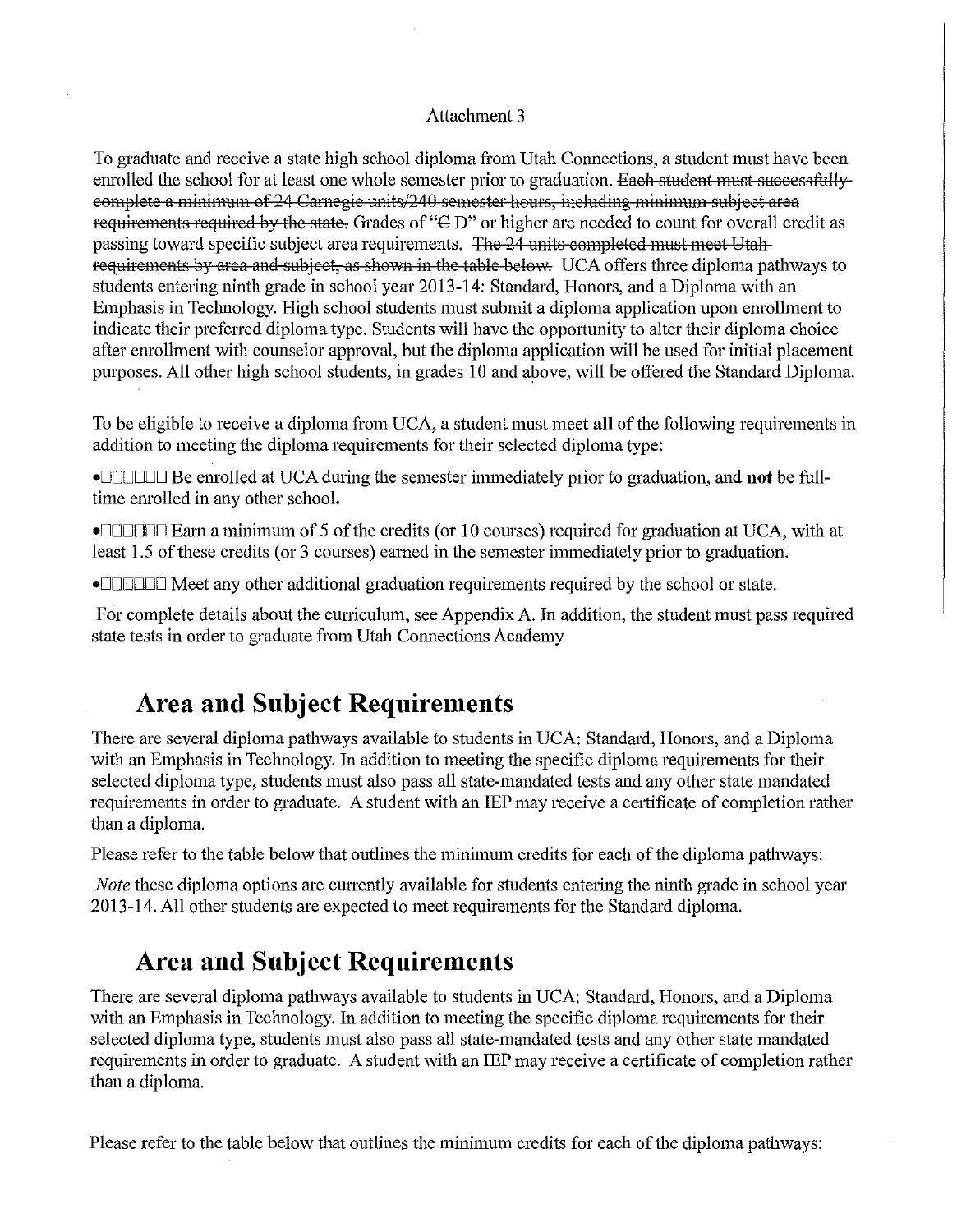*Note* these diploma options are currently available for students entering the ninth grade in school year 2013-14. All other students are expected to meet requirements for the Standard diploma.

 $\hat{\boldsymbol{\beta}}$ 

| <b>Standard Diploma</b>   |         | Diploma with an Emphasis in<br><b>Technology</b> |                   | Honors Diploma**                                              |         |
|---------------------------|---------|--------------------------------------------------|-------------------|---------------------------------------------------------------|---------|
|                           |         |                                                  |                   |                                                               |         |
| Mathematics 3.0 cr        |         | Mathematics 3.0 cr                               |                   | Mathematics 4.0 cr                                            |         |
| For SY 12-13:             |         | For SY 12-13:                                    |                   | For SY 12-13:                                                 |         |
| Algebra 1                 | $1.0\,$ | Algebra 1                                        |                   | Honors Algebra 1                                              | 1,0     |
| Geometry                  | 1.0     | Geometry                                         | $1.0\,$           | <b>Honors Geometry</b>                                        | $1.0\,$ |
| Algebra 2                 | 1.0     | Algebra 2                                        | 1.0               | Honors Algebra 2                                              | 1.0     |
| For SY 13-14:             |         | For SY 13-14:                                    |                   | Any Approved, higher than Honors<br>Algebra 2<br>1.0          |         |
| Secondary Mathematics 1   | 1.0     | Secondary Mathematics 1                          | 1.0               | For SY 13-14:                                                 |         |
| Secondary Mathematics II  | 1.0     | Secondary Mathematics II                         | $1.0\,$           | Honors Secondary Math 1                                       | 1.0     |
| Secondary Mathematics III | 1.0     | <b>Secondary Mathematics III</b>                 | $1.0$             | Honors Secondary Math II                                      | 1.0     |
|                           |         |                                                  |                   | Honors Secondary Math III                                     | 1.0     |
|                           |         |                                                  |                   | Any Approved, higher than Honors<br>Secondary Math III<br>1.0 |         |
|                           |         |                                                  |                   |                                                               |         |
| English Language Arts     |         | 4.0 cr English Language Arts                     | 4.0 cr            | <b>English Language Arts</b>                                  | 4.0 cr  |
| English 9                 | 1.0     | English 9                                        | 1.0               | Honors English 9                                              | 1.0     |
| English 10                | 1.0     | English 10                                       | 1.0               | Honors English 10                                             | 1.0     |
| English 11                |         | 1.0 $\left $ English 11                          | 1.0               | Honors English 11                                             | 1.0     |
| English 12                | 1.0     | English 12                                       | 1.0               | Honors English 12                                             | 1,0     |
|                           |         |                                                  |                   |                                                               |         |
| Science                   | 3.0 cr  | <b>Science</b>                                   | 3.0 <sub>cr</sub> | <b>Science</b>                                                | 3.0 cr  |
| Earth Science             | 1.0     | Earth Science                                    | $1.0\,$           | Honors Biology                                                | 1.0     |
| Biology                   | 1.0     | Biology                                          | 1.0               | <b>Honors Chemistry</b>                                       | $1.0\,$ |
|                           |         |                                                  |                   |                                                               |         |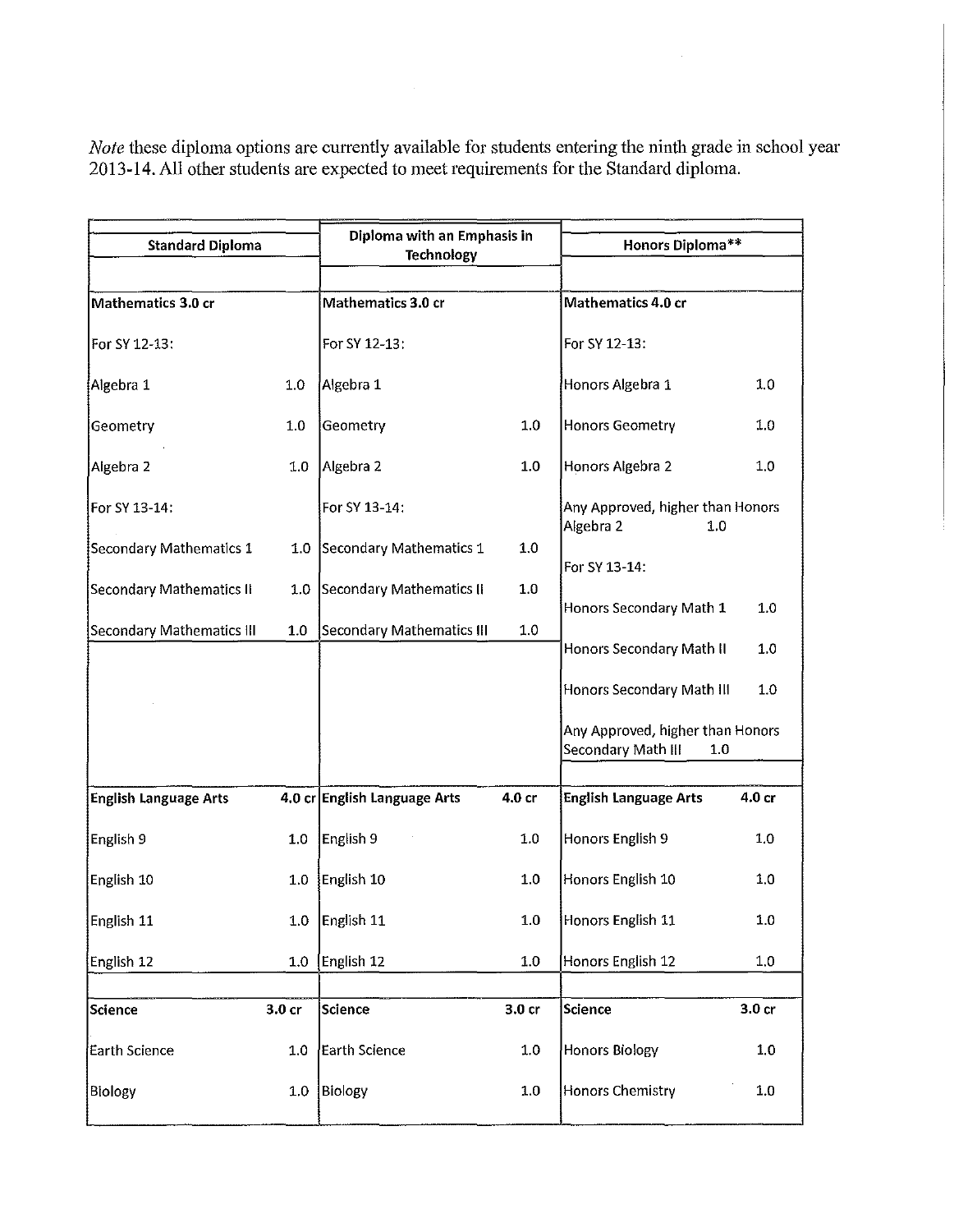| Any Approved                            |                   | 1.0 Any Approved                              | 1.0               | Any Approved Honors                        | 1.0               |
|-----------------------------------------|-------------------|-----------------------------------------------|-------------------|--------------------------------------------|-------------------|
| <b>Social Studies</b>                   |                   |                                               |                   |                                            |                   |
|                                         | 3.5 <sub>cr</sub> | Social Studies                                | 3.5 cr            | <b>Social Studies</b>                      | 3.5 cr            |
| Geography & Society                     | 0.5               | Geography & Society                           | 0.5               | Geography & Society                        | 0.5               |
| World History                           | 1.0               | <b>World History</b>                          | 1.0               | Honors World History                       | 1.0               |
| U.S. History                            | 1.0               | U.S. History                                  | 1.0               | Honors U.S. History                        | 1.0               |
| American Government                     | 1.0               | American Government                           | 1.0               | Honors American Government 1.0             |                   |
| Health*                                 |                   | 1.0 cr Health*                                | 1.0 <sub>cr</sub> | Health*                                    | 1.0 <sub>cr</sub> |
| Health, Fitness, Nutrition              |                   | Health, Fitness, Nutrition                    |                   | Health, Fitness, Nutrition                 |                   |
| Arts                                    | 1.5 <sub>cr</sub> | <b>Arts</b>                                   | 1.5 <sub>cr</sub> | Arts                                       | 1.5 <sub>cr</sub> |
| Any Approved                            |                   | Any Approved                                  |                   | Any Approved                               |                   |
| <b>Physical Education</b>               | 1.5 cr            | <b>Physical Education</b>                     | 1.5 <sub>cr</sub> | <b>Physical Education</b>                  | 1.5 <sub>cr</sub> |
|                                         |                   |                                               |                   |                                            |                   |
| Physical Education<br>Personal Fitness  | 0.5<br>1.0        | Physical Education                            | 0.5               | <b>Physical Education</b>                  | 0.5               |
|                                         |                   | <b>Personal Fitness</b>                       | 1.0               | <b>Personal Fitness</b>                    | 1.0               |
| <b>Career &amp; Technical Education</b> | 1 <sub>cr</sub>   | Career & Technical Education 1 cr             |                   | Career & Technical Education 1 cr          |                   |
| Any Approved                            |                   | Any Approved                                  |                   | College Prep w/ ACT                        | $.5\,$            |
|                                         |                   |                                               |                   | And Any Approved                           |                   |
| <b>Educational Technology</b>           | 0.5 <sub>cr</sub> | <b>Educational Technology</b>                 | 3.5 <sub>cr</sub> | <b>Educational Technology</b>              | 0.5 <sub>cr</sub> |
| Intro to Computers and                  |                   | Intro to Computers and<br>Applications        | 0.5               | Intro to Computers and Applications<br>0.5 |                   |
| <b>Applications</b>                     | 0.5               | Higher-Level courses approved by<br>counselor | 3.0               |                                            |                   |
| <b>Financial Literacy</b>               | 0.5 <sub>cr</sub> | <b>Financial Literacy</b>                     | 0.5 <sub>cr</sub> | <b>Financial Literacy</b>                  | 0.5 <sub>cr</sub> |
|                                         |                   |                                               |                   |                                            |                   |
| Personal Finance                        | 0.5               | Personal Finance                              | 0.5               | Personal Finance                           | 0.5               |
| <b>Electives</b>                        | 4.5 cr            | <b>Electives</b>                              | 4.5 cr            | <b>Electives</b>                           | 4.5 cr            |
| Any Approved                            |                   | Any Approved                                  |                   | Any Approved                               |                   |
|                                         |                   |                                               |                   |                                            |                   |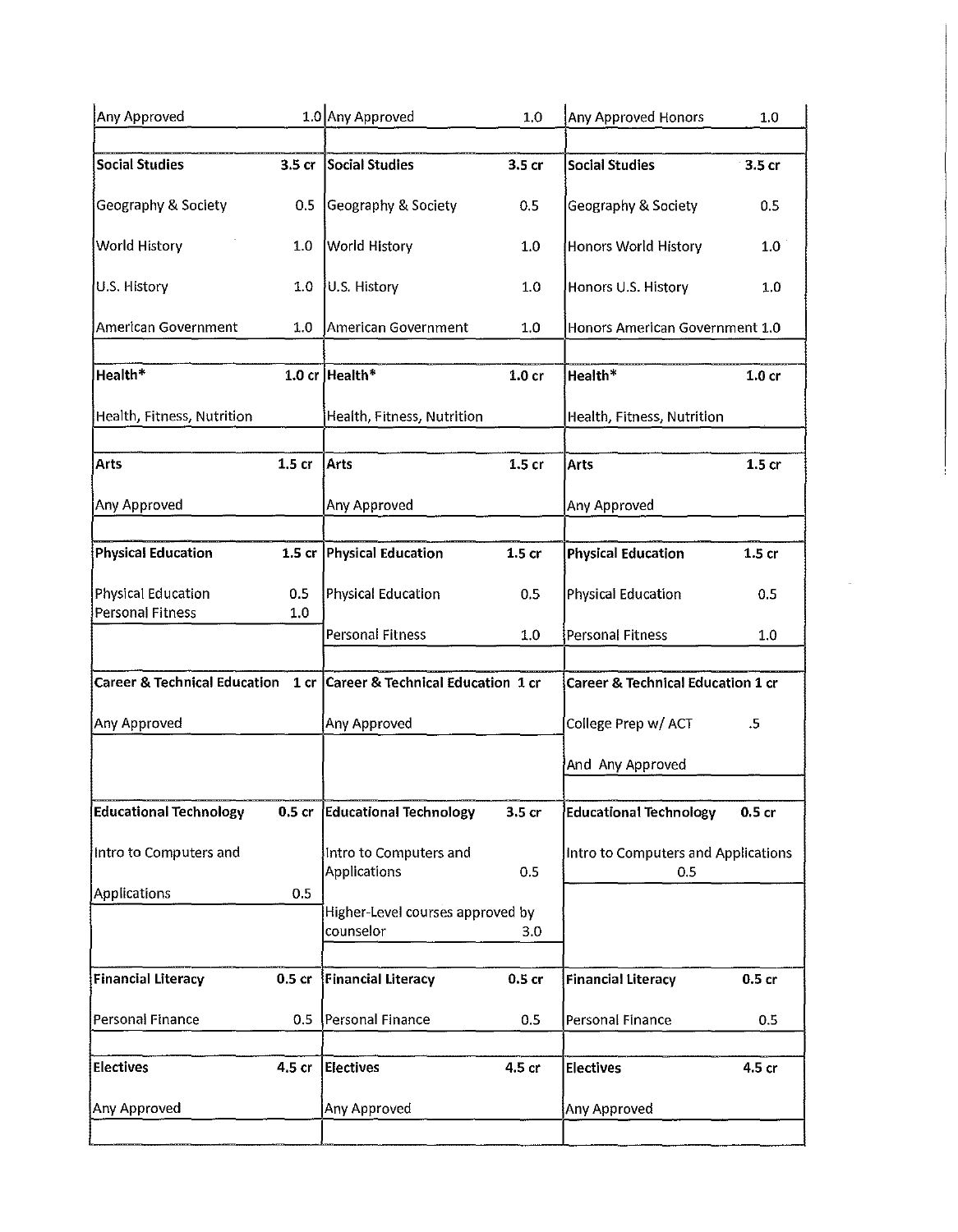| <b>TOTAL</b> | 24 credits   TOTAL | 27 credits | <b>World Language</b>    | 2.0 cr     |
|--------------|--------------------|------------|--------------------------|------------|
|              |                    |            | 2 years of same language |            |
|              |                    |            | TOTAL                    | 26 credits |
|              |                    |            |                          |            |

 $\boxed{1}$  The courses making up the Mathematics requirements for SY 2013-14 will change from Algebra I, Geometry, and Algebra 2 to Secondary Mathematics I, II, and **Ill.** 

\*If Health requirement was met in another Utah School District with 1(one) semester of Health, then the second semester required by UCA may be waived.

\*\* Students must have a GPA of 3.0 in order to qualify for the Honors diploma. Students must also earn College Readiness Benchmark Scores on the ACT college-entrance exams; students make retake these exams until they meet the minimum scores: 18 in English, 21 in Reading, 22 in Math, and 24 in Science.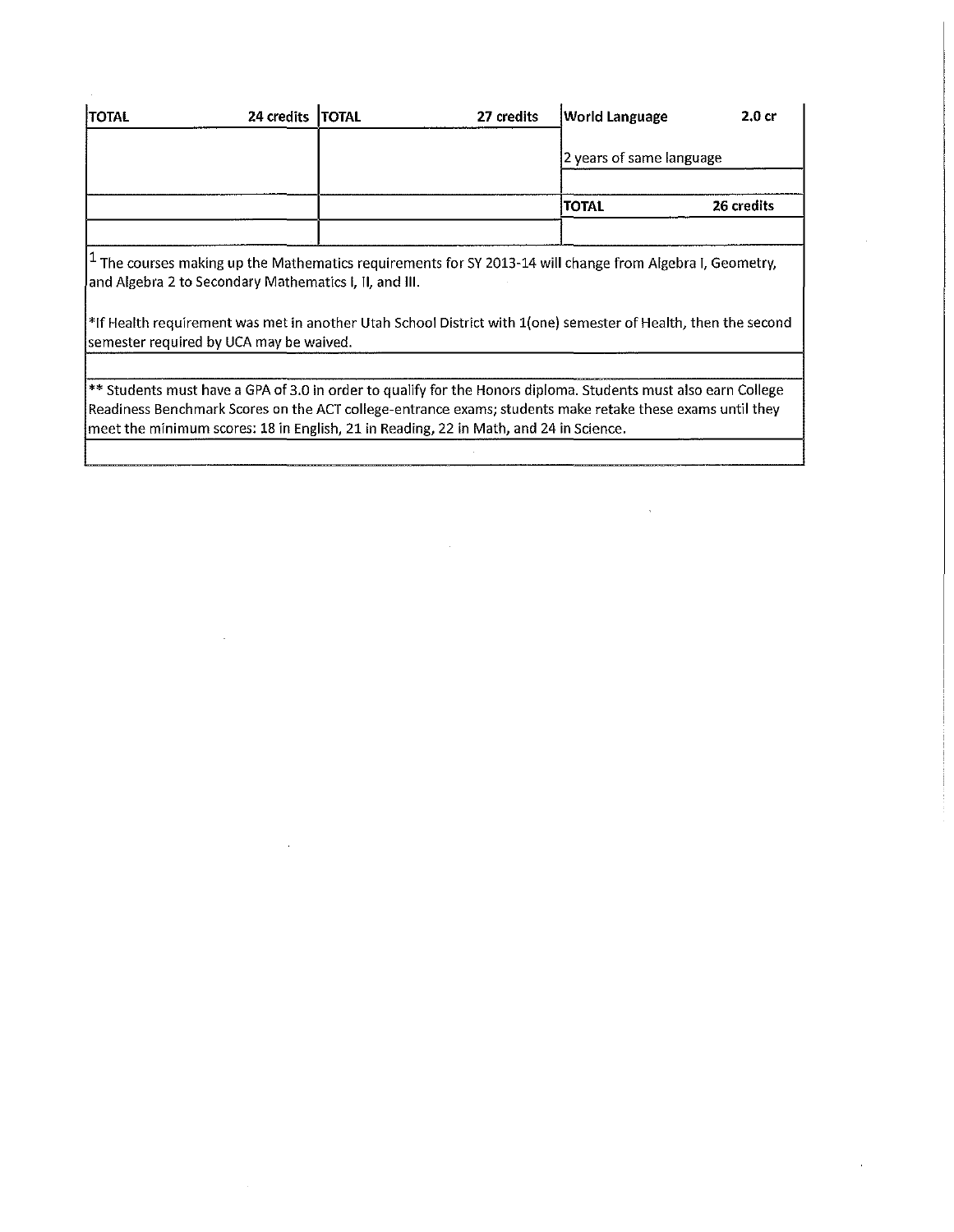| 2H Utah Connections Academy | <b>FINAL</b>  | <b>ORIGINAL</b> |
|-----------------------------|---------------|-----------------|
| <b>CHARTER SCHOOL</b>       | <b>BUDGET</b> | <b>BUDGET</b>   |
|                             | FY 2013       | FY 2014         |

# REVENUES

|      | 1000 REVENUES FROM LOCAL SOURCES                                                                                                  |           |           |
|------|-----------------------------------------------------------------------------------------------------------------------------------|-----------|-----------|
| 1200 | Local Governmental Units Other Than LEAs                                                                                          |           |           |
| 1310 | Tuition From Pupils or Parents                                                                                                    |           |           |
| 1320 | Tuition from Other LEAs Within the State                                                                                          |           |           |
| 1330 | Tuition From Other LEAs Outside the State                                                                                         |           |           |
| 1410 | Transportation Fees From Pupils or Parents                                                                                        |           |           |
| 1420 | Transportation Fees From Other LEAs Within the State                                                                              |           |           |
| 1430 | Transportation Fees From Other LEAs Outside the State                                                                             |           |           |
| 1500 | Earnings on Investments                                                                                                           |           |           |
| 1610 | Sales to Students (CNP)                                                                                                           |           |           |
| 1620 | Sales to Adults (CNP)                                                                                                             |           |           |
| 1630 | Other Revenues CNP                                                                                                                |           |           |
| 1700 | <b>Student Activities</b>                                                                                                         |           |           |
| 1900 | Other Revenues From Local Sources                                                                                                 |           |           |
| 1910 | Rentals                                                                                                                           |           |           |
| 1920 | Contributions and Donations from Private Sources/Foundation                                                                       | 128,000   | 86,000    |
| 1110 | Charter Share of Property Tax                                                                                                     |           |           |
| 1940 | Textbooks (Sales and Rentals)                                                                                                     |           |           |
| 1950 | Other Revenues From Other School Districts                                                                                        |           |           |
| 1960 | Other Revenues from Other Local Governments                                                                                       |           |           |
| 1980 | Refunds of Prior Year Expenditures                                                                                                |           |           |
| 1990 | Miscellaneous                                                                                                                     |           |           |
|      | TOTAL REVENUES FROM LOCAL SOURCES                                                                                                 | 128,000   | 86,000    |
|      | <b>3000 REVENUES FROM STATE SOURCES</b><br>Minimum School Programs (From District Summary-Final)<br><b>Regular Basic Programs</b> |           |           |
| 3010 | Regular School Program K-12                                                                                                       | 1,424,790 | 1,994,706 |
|      |                                                                                                                                   |           |           |
| 3020 | Professional Staff                                                                                                                | 76,939    | 107,714   |
| 3025 | <b>Administrative Costs</b>                                                                                                       |           |           |
|      | <b>Restricted Basic Programs</b>                                                                                                  |           |           |
| 3105 | Special Education -- Add-On                                                                                                       | 160,929   | 269,387   |
| 3110 | Special Education -- Self-Contained                                                                                               |           |           |
| 3115 | Pre-School Handicapped                                                                                                            |           |           |
| 3120 | Extended Year Program -- Severely Disabled                                                                                        |           |           |
| 3125 | Special Education -- State Programs                                                                                               |           |           |
| 3155 | Career & Technology Ed -- Add-On                                                                                                  |           |           |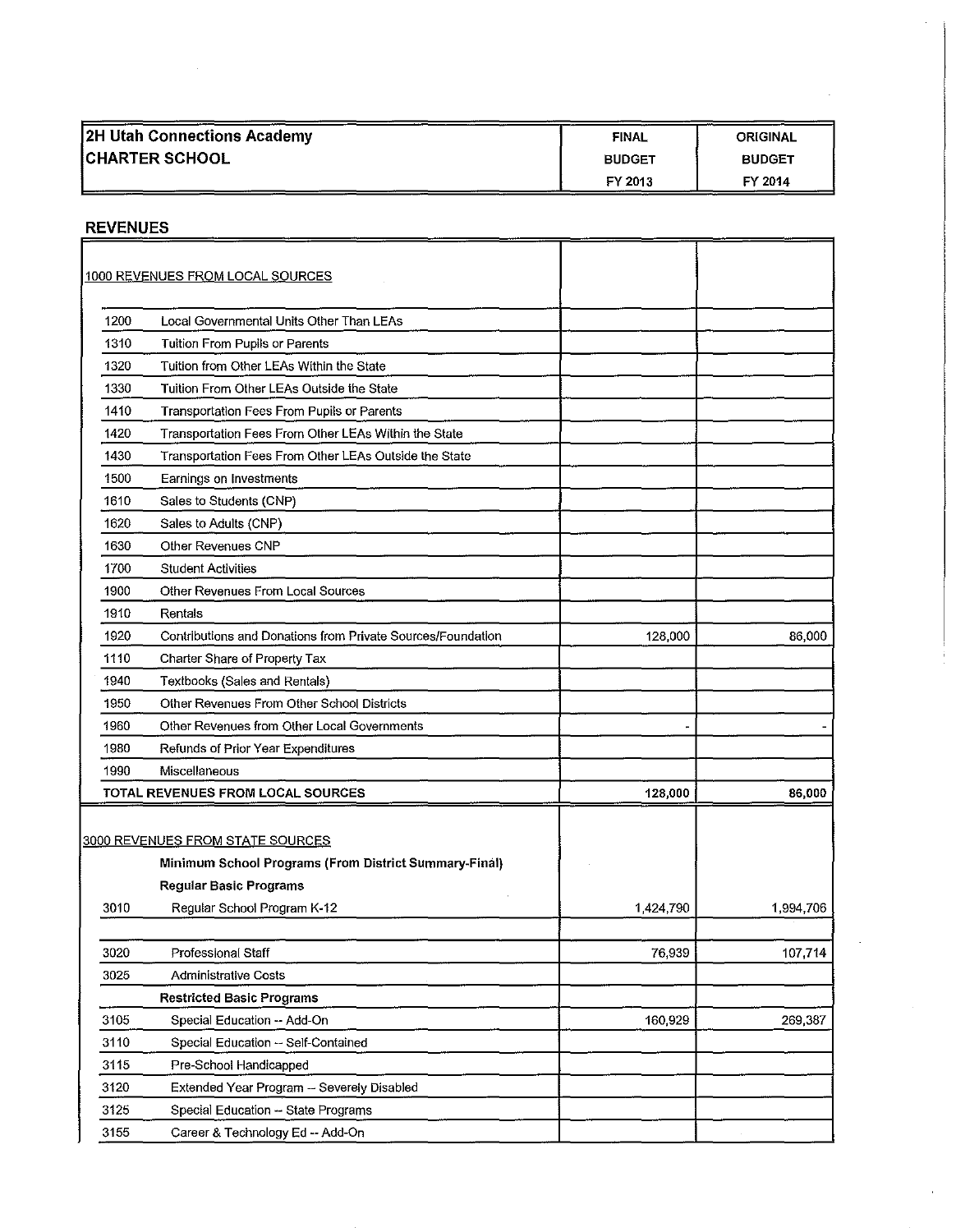| 3160 | Career & Technology Ed -- Set-Aside                        |           |           |
|------|------------------------------------------------------------|-----------|-----------|
| 3230 | Class Size Reduction (State Funds)                         | 86,136    | 120,591   |
|      |                                                            |           |           |
|      |                                                            |           |           |
|      |                                                            |           |           |
|      | TOTAL BASIC SCHOOL PROGRAM GENERATED                       | 1,748,794 | 2,492,398 |
|      | Other Minimum School Programs                              |           |           |
| 3330 | Enhance for Accelerated Stud Prog (3211-Gifted & Talented) |           |           |
| 3212 | <b>Advanced Placement</b>                                  |           |           |
| 3213 | <b>Concurrent Enrollment</b>                               |           |           |
| 3336 | At-Risk Enhancement (3215-At-Risk - Student Program)       | 15,210    | 21,294    |
| 3218 | At-Risk -- Homeless and Minority                           |           |           |
| 3219 | At-Risk -- MESA                                            |           |           |
| 3220 | At-Risk -- Gang Prevention                                 |           |           |
| 3221 | At-Risk -- Youth-in-Custody                                |           |           |
| 3255 | Quality Teaching Block Grant                               |           |           |
| 3260 | Local Discretionary Block Grant                            |           |           |
| 3270 | Interventions for Student Success Block Grant              |           |           |
| 3405 | Social Security and Retirement                             |           |           |
| 3415 | Pupil Transportation                                       |           |           |
| 3423 | Out-of-State Tuition                                       |           |           |
| 3466 | <b>Highly Impacted Schools</b>                             |           |           |
| 3471 | Guarantee on Transportation Levy                           |           |           |
| 3520 | School Land Trust Program                                  | 20,940    | 29,316    |
| 3521 | Electronic High School and/or Public Education Online      |           |           |
| 3555 | Voted Leeway                                               |           |           |
| 3560 | Board Leeway                                               |           |           |
| 3805 | K-3 Reading Achievement                                    | 18,755    | 23,933    |
| 3522 | <b>Job Enhancement</b>                                     |           |           |
| 3867 | Charter School Local Replacement                           | 855,000   | 1,197,000 |
|      | TOTAL MINIMUM SCHOOL PROGRAM GENERATED                     | 2,658,699 | 3,763,940 |
|      | TOTAL STATE SUPPORT AMOUNT *                               | 2,658,699 | 3,763,940 |
|      | <b>Other State Sources</b>                                 |           |           |
| 3650 | Capital Outlay Foundation                                  |           |           |
| 3700 | Other Revenues From State Sources (Non-MSP)                | 119,431   | 147,062   |
| 3770 | School Lunch                                               |           |           |
| 3866 | Charter School Startup (New in FY06)                       | 1,980     | 2,990     |
| 3800 | Supplemental / Other Bills                                 | 3,104     | 3,104     |
| 3900 | Revenues From Other State Agencies                         |           |           |
|      | TOTAL REVENUES FROM STATE SOURCES                          | 2,783,214 | 3,917,097 |

\* Actual Total State Support Amount should correspond with amount reported on the District Summarv-Final for the year

 $\bar{\nu}$ 

| 4000 REVENUES FROM FEDE <u>RAL S</u> OURC <u>ES</u> |  |
|-----------------------------------------------------|--|
| 4571<br>Lunch Reimbursement                         |  |

 $\epsilon$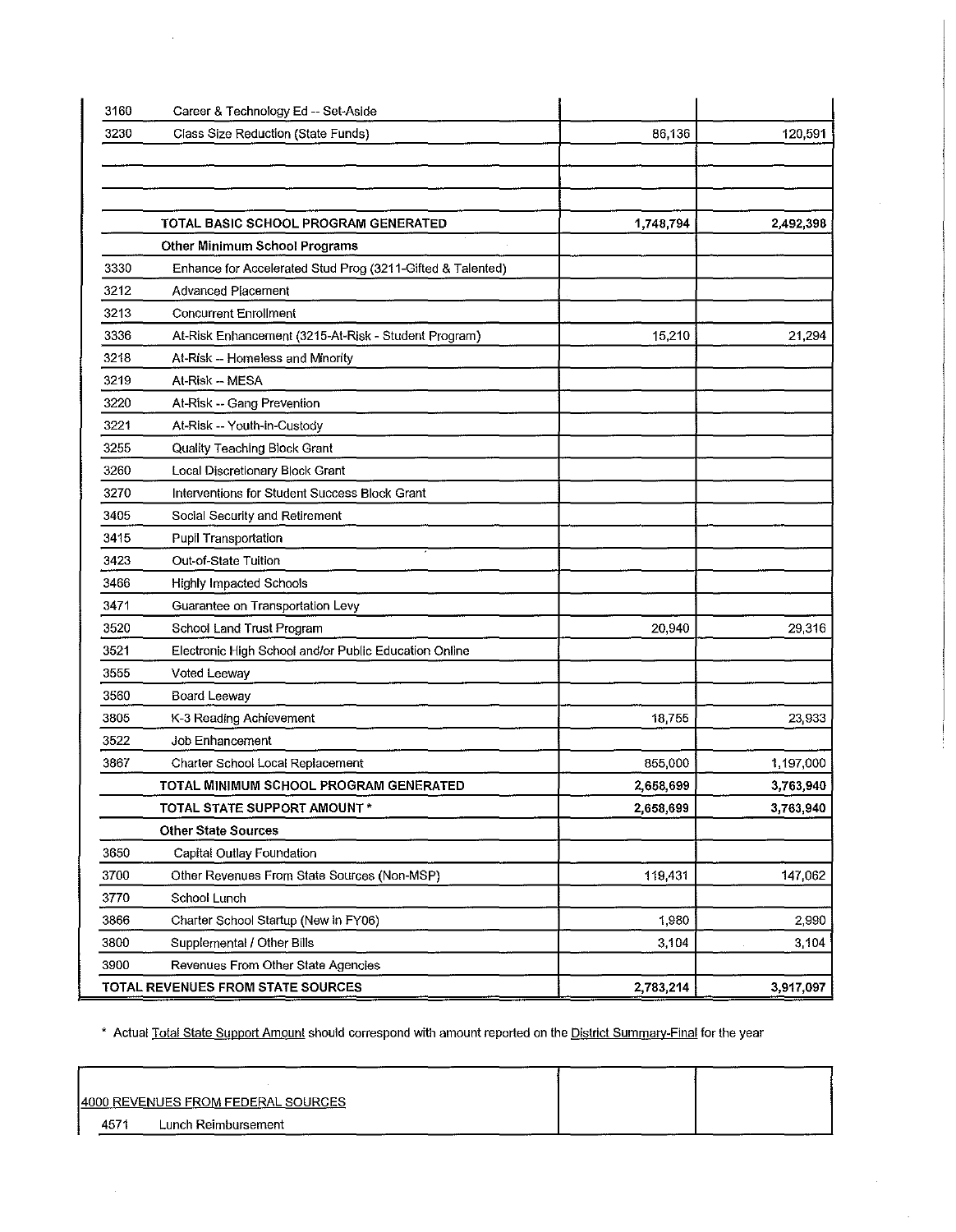| 4572 | Lunch Reimbursement (Free & Reduced Meals) |             |           |
|------|--------------------------------------------|-------------|-----------|
| 4200 | Unrestricted Federal Revenue Through State |             |           |
| 4300 | Restricted Revenue Direct From Federal     | 9,913       | 9,913     |
| 4500 | Restricted Federal Through State           | 141,315     | 179,841   |
| 4520 | Programs for the Disabled (IDEA)           | 80,584      | 112,818   |
| 4574 | Breakfast Reimbursement                    |             |           |
| 4590 | Donated Commodities (CNP)                  |             |           |
| 4600 | Other Restricted Federal Through State     |             |           |
| 4700 | Federal Received Through Other Agencies    |             |           |
| 4800 | No Child Left Behind (NCLB)                |             |           |
| 4661 | <b>ARRA Programs</b>                       |             |           |
|      | TOTAL REVENUES FROM FEDERAL SOURCES        | 231,812     | 302.572   |
|      | <b>TOTAL REVENUES</b>                      | 3, 143, 026 | 4,305,669 |

 $\ddot{\phantom{a}}$ 

# EXPENDITURES

|     | <u>1000 INSTRUCTION</u>                                   |         |           |
|-----|-----------------------------------------------------------|---------|-----------|
| 131 | Salaries - Teachers                                       | 516,647 | 737,866   |
| 132 | Salaries - Substitute Teachers                            |         |           |
| 161 | Salaries - Teacher Aides and Paraprofessionals            |         |           |
| 100 | Salaries - All Other                                      |         |           |
|     | Total Salaries (100)                                      | 516,647 | 737,866   |
| 210 | Retirement                                                |         |           |
| 220 | Social Security                                           | 39,523  | 56,447    |
| 240 | Insurance (Health/Dental/Life)                            | 78,967  | 118,999   |
| 200 | Other Benefits                                            | 6,975   | 9,961     |
|     | Total Benefits (200)                                      | 125,465 | 185,407   |
| 300 | Purchased Professional and Technical Services             | 471,433 | 659,806   |
| 400 | <b>Purchased Property Services</b>                        |         |           |
| 500 | Other Purchased Services                                  | 277,513 | 432,205   |
| 561 | Tuition to Other School Districts Within the State        |         |           |
| 562 | Tuition to Other School Districts Outside the State       |         |           |
| 563 | Tuition to Private Schools                                |         |           |
| 564 | Tuition to Educational Service Agencies Within the State  |         |           |
| 565 | Tuition to Educational Service Agencies Outside the State |         |           |
| 566 | Tuition to Charter Schools                                |         |           |
| 567 | Tuition to School Districts for Voucher Payments          |         |           |
| 569 | Tuition-Other                                             |         |           |
|     | Total Other Purchased Services (500)                      | 277,513 | 432,205   |
| 600 | Supplies                                                  | 5,629   | 8,612     |
| 641 | Textbooks                                                 | 726,510 | 1,017,114 |
|     | Total Supplies (600)                                      | 732,139 | 1,025,726 |
| 700 | Property (Instructional Equipment)                        |         |           |
| 800 | Other Objects                                             |         |           |
| 810 | Dues and Fees                                             |         |           |
|     | Total Other Objects (800)                                 |         |           |
|     |                                                           |         |           |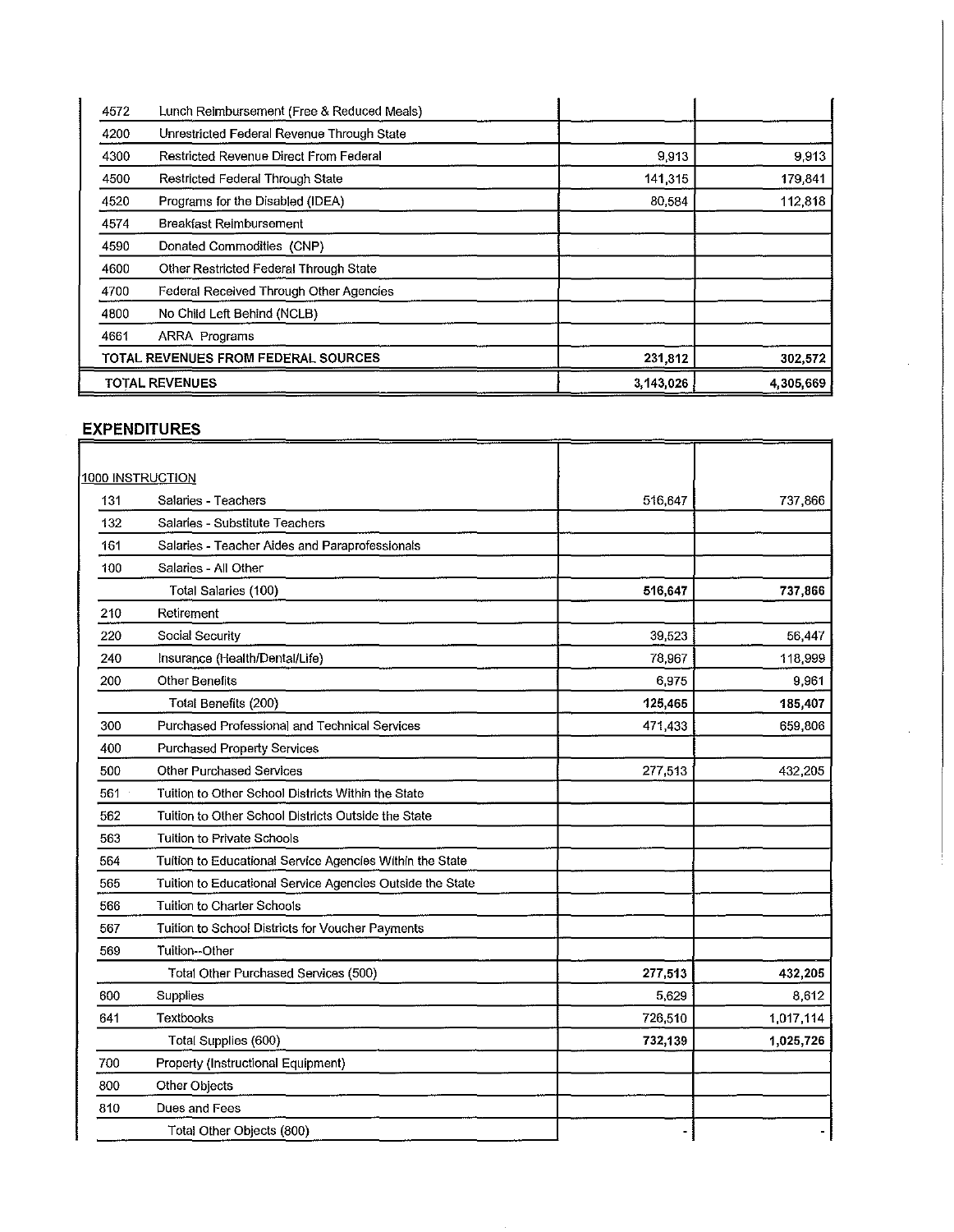| <b>TOTAL INSTRUCTION (1000)</b> |                                                            | 2,123,197 | 3,041,010 |
|---------------------------------|------------------------------------------------------------|-----------|-----------|
|                                 |                                                            |           |           |
|                                 | 2000 SUPPORT SERVICES                                      |           |           |
|                                 | 2100 SUPPORT SERVICES - STUDENTS                           |           |           |
| 141                             | Salaries - Attendance and Social Work Personnel            |           |           |
| 142                             | Salaries - Guidance Personnel                              |           |           |
| 143                             | Salaries - Health Services Personnel                       |           |           |
| 144                             | Salaries - Psychological Personnel                         |           |           |
| 152                             | Salaries - Secretarial and Clerical                        |           |           |
| 100                             | Salaries - All Other                                       |           |           |
|                                 | Total Salaries (100)                                       |           |           |
| 210                             | Retirement                                                 |           |           |
| 220                             | Social Security                                            |           |           |
| 240                             | Insurance (Health/Dental/Life)                             |           |           |
| 200                             | <b>Other Benefits</b>                                      |           |           |
|                                 | Total Benefits (200)                                       |           |           |
| 300                             | Purchased Professional and Technical Services              | 71,437    | 100,011   |
| 400                             | <b>Purchased Property Services</b>                         |           |           |
| 500                             | <b>Other Purchased Services</b>                            | 7,000     | 8,000     |
| 591                             | Services Purchased From Another District Within the State  |           |           |
| 592                             | Services Purchased From Another District Outside the State |           |           |
|                                 | Total Other Purchased Services (500)                       | 7,000     | 8,000     |
| 600                             | Supplies                                                   |           |           |
| 700                             | Property                                                   |           |           |
| 800                             | Other Objects                                              |           |           |
| 810                             | Dues and Fees                                              |           |           |
|                                 | Total Other Objects (800)                                  |           |           |
|                                 | <b>TOTAL STUDENTS (2100)</b>                               | 78,437    | 108,011   |
|                                 |                                                            |           |           |
|                                 | 2200 SUPPORT SERVICES - INSTRUCTIONAL STAFF                |           |           |
| 115                             | Salaries - Supervisors & Directors                         |           |           |
| 133                             | Salaries - Sabbatical Leave                                |           |           |
| 145                             | Salaries - Media Personnel - Certificated                  |           |           |
| 152                             | Salaries - Secretarial and Clerical                        |           |           |
| 162                             | Salaries - Media Personnel - Noncertificated,              |           |           |
| 100                             | Salaries - All Other                                       |           |           |
|                                 | Total Salaries (100)                                       |           |           |
| 210                             | Retirement                                                 |           |           |
| 220                             | Social Security                                            |           |           |
| 240                             | Insurance (Health/Dental/Life)                             |           |           |
| 200                             | <b>Other Benefits</b>                                      |           |           |
|                                 | Total Benefits (200)                                       |           |           |
| 300                             | Purchased Professional and Technical Services              | 67,961    | 95 544    |
| 400                             | Purchased Property Services                                |           |           |
| 500                             | <b>Other Purchased Services</b>                            | 58,000    | 81,000    |
| 591                             | Services Purchased From Another District Within the State  |           |           |
|                                 |                                                            |           |           |

 $\hat{\boldsymbol{\beta}}$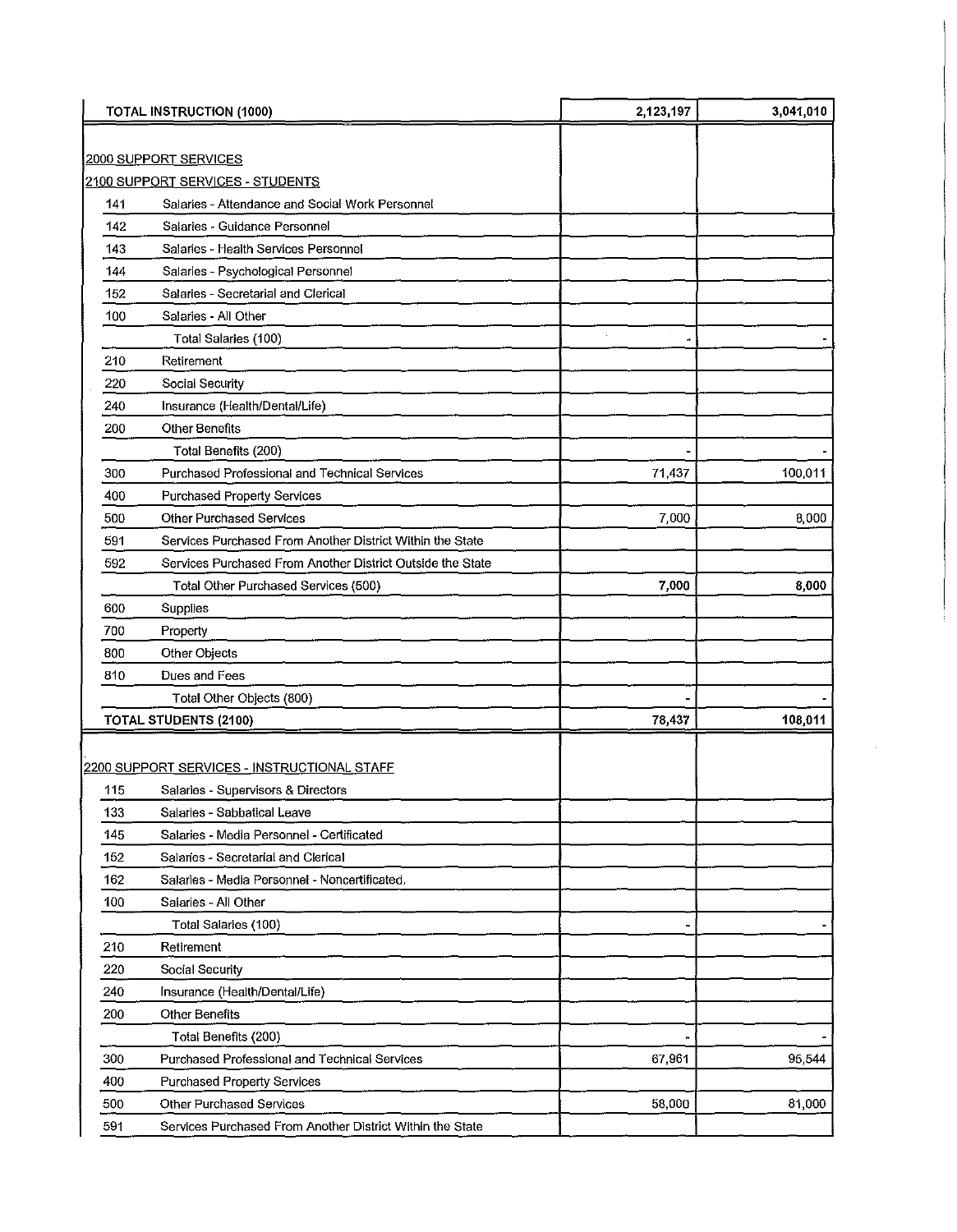| 592 | Services Purchased From Another District Outside the State |         |         |
|-----|------------------------------------------------------------|---------|---------|
|     | Total Other Purchased Services (500)                       | 58,000  | 81,000  |
| 600 | Supplies                                                   |         |         |
| 644 | <b>Library Books</b>                                       |         |         |
| 650 | Periodicals                                                |         |         |
| 660 | <b>Audio Visual Materials</b>                              |         |         |
|     | Total Supplies (600)                                       |         |         |
| 700 | Property                                                   |         |         |
| 800 | Other Objects                                              |         |         |
| 810 | Dues and Fees                                              |         |         |
|     | Total Other Objects (800)                                  |         |         |
|     | TOTAL INSTRUCTIONAL STAFF (2200)                           | 125,961 | 176,544 |
|     |                                                            |         |         |
|     | 2300 SUPPORT SERVICES - SCHOOL WIDE ADMINISTRATION         |         |         |
| 110 | Salaries - Board and Administration                        |         |         |
| 115 | Salaries - Supervisors and Directors                       |         |         |
| 152 | Salaries - Secretarial and Clerical                        |         |         |
| 100 | Salaries - All Other                                       |         |         |
|     | Total Salaries (100)                                       |         |         |
| 210 | Retirement                                                 |         |         |
| 220 | Social Security                                            |         |         |
| 240 | Insurance (Health/Dental/Life)                             |         |         |
| 200 | <b>Other Benefits</b>                                      |         |         |
|     | Total Benefits (200)                                       |         |         |
| 300 | Purchased Professional and Technical Services              |         |         |
| 400 | <b>Purchased Property Services</b>                         |         |         |
| 500 | <b>Other Purchased Services</b>                            | 5,100   | 5,100   |
| 591 | Services Purchased From Another District Within the State  |         |         |
| 592 | Services Purchased From Another District Outside the State |         |         |
|     | Total Other Purchased Services (500)                       | 5,100   | 5,100   |
| 600 | Supplies                                                   |         |         |
| 700 | Property                                                   |         |         |
| 800 | Other Objects                                              |         |         |
| 810 | Dues and Fees                                              |         |         |
|     | Total Other Objects (800)                                  |         |         |
|     | TOTAL SCHOOL-WIDE ADMINISTRATION (2300)                    | 5,100   | 5,100   |
|     |                                                            |         |         |
|     | 2400 SUPPORT SERVICES - SCHOOL ADMINISTRATION              |         |         |
| 121 | Salaries - Principals and Assistants                       | 88,230  | 90,794  |
| 152 | Salaries - Secretarial and Clerical                        | 39,968  | 39,968  |
| 100 | Salaries - All Other                                       |         |         |
|     | Total Salaries (100)                                       | 128,198 | 130,762 |
| 210 | Retirement                                                 |         |         |
| 220 | Social Security                                            | 9,807   | 10,003  |
| 240 | Insurance (Health/Dental/Life)                             | 23,076  | 23,538  |
| 200 | Other Benefits                                             | 1,731   | 1,765   |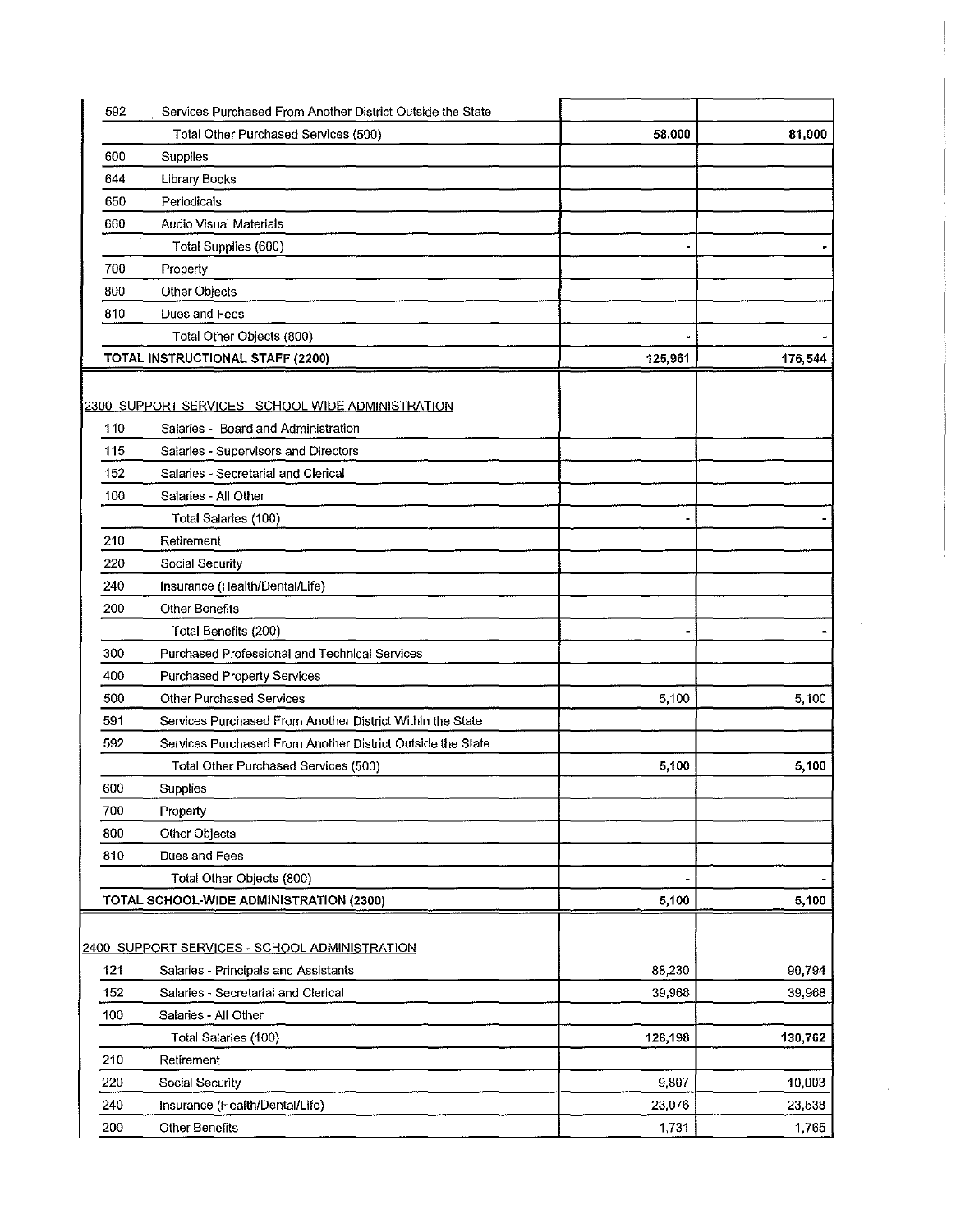|                   | Total Benefits (200)                                                         | 34,614  | 35,306  |
|-------------------|------------------------------------------------------------------------------|---------|---------|
| 300               | Purchased Professional and Technical Services                                | 358,191 | 465,376 |
| 400               | <b>Purchased Property Services</b>                                           |         |         |
| 500               | <b>Other Purchased Services</b>                                              | 25,200  | 29,200  |
| 591               | Services Purchased From Another District Within the State                    |         |         |
| 592               | Services Purchased From Another District Outside the State                   |         |         |
|                   | Total Other Purchased Services (500)                                         | 25,200  | 29,200  |
| 600               | Supplies                                                                     | 17,000  | 23,000  |
| 700               | Property                                                                     |         |         |
| 800               | Other Objects                                                                |         |         |
| 810               | Dues and Fees                                                                |         |         |
|                   | Total Other Objects (800)                                                    |         |         |
|                   | TOTAL SCHOOL ADMINISTRATION (2400)                                           | 563,203 | 683,645 |
| 100<br>210<br>220 | 2500 SUPPORT SERVICES - CENTRAL<br>Salaries<br>Retirement<br>Social Security |         |         |
| 240               | Insurance (Health/Dental/Life)                                               |         |         |
| 200               | <b>Other Benefits</b>                                                        |         |         |
|                   | Total Benefits (200)                                                         |         |         |
| 300               | Purchased Professional and Technical Services                                | 160,959 | 204,637 |
|                   |                                                                              |         |         |
| 400               | Purchased Property Services                                                  |         |         |
| 500               | <b>Other Purchased Services</b>                                              |         |         |
| 591               | Services Purchased From Another District Within the State                    |         |         |
| 592               | Services Purchased From Another District Outside the State                   |         |         |
|                   | Total Other Purchased Services (500)                                         |         |         |
| 600               | Supplies                                                                     |         |         |
| 700               | Property                                                                     |         |         |
| 800               | Other Objects                                                                |         |         |
| 810               | Dues and Fees                                                                |         |         |
|                   | Total Other Objects (800)                                                    |         |         |
|                   | TOTAL CENTRAL (2500)                                                         | 160,959 | 204,637 |
|                   | 2600 SUPPORT SERVICES - OPERATION AND MAINTENANCE OF FACILITIES              |         |         |
| 180<br>100        | Salaries - Operation and Maintenance<br>Salaries - All Other                 |         |         |
|                   |                                                                              |         |         |
| 210               | Total Salaries (100)<br>Retirement                                           |         |         |
|                   |                                                                              |         |         |
| 220               | Social Security                                                              |         |         |
| 240               | Insurance (Health/Dental/Life)                                               |         |         |
| 200               | <b>Other Benefits</b>                                                        |         |         |
|                   | Total Benefits (200)                                                         |         |         |
| 300               | Purchased Professional and Technical Services                                | 33,500  | 34,000  |
| 400               | <b>Purchased Property Services</b>                                           | 52,302  | 52,302  |
| 500               | Other Purchased Services                                                     |         |         |

 $\sim$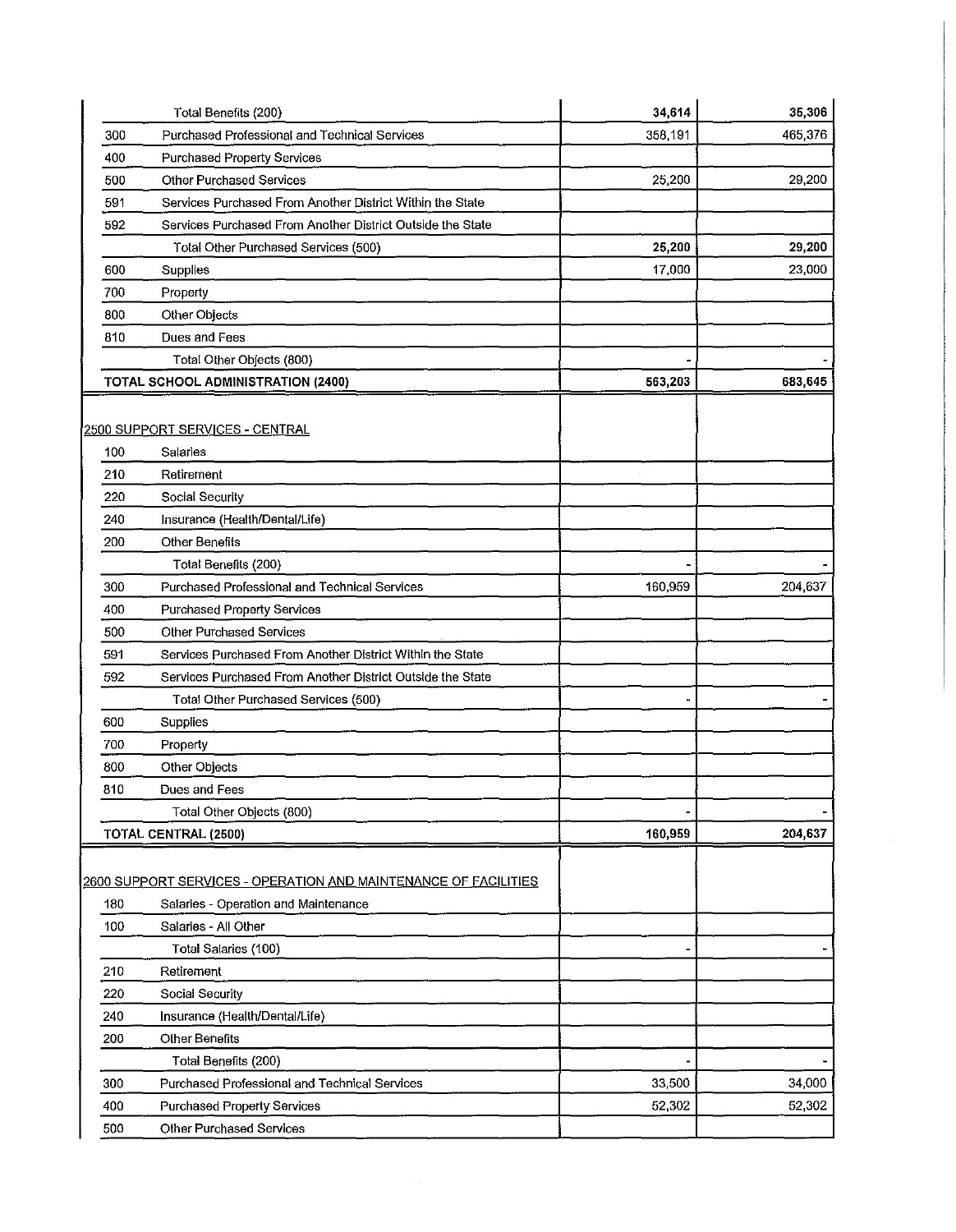| 591 | Services Purchased From Another District Within the State  |                                                                                                                                                                       |        |
|-----|------------------------------------------------------------|-----------------------------------------------------------------------------------------------------------------------------------------------------------------------|--------|
| 592 | Services Purchased From Another District Outside the State |                                                                                                                                                                       |        |
|     | Total Other Purchased Services (500)                       |                                                                                                                                                                       |        |
| 600 | Supplies                                                   |                                                                                                                                                                       |        |
| 700 | Property                                                   |                                                                                                                                                                       |        |
| 800 | Other Objects                                              |                                                                                                                                                                       |        |
| 810 | Dues and Fees                                              |                                                                                                                                                                       |        |
|     | Total Other Objects (800)                                  |                                                                                                                                                                       |        |
|     |                                                            | 85,802                                                                                                                                                                | 86,302 |
|     |                                                            |                                                                                                                                                                       |        |
|     |                                                            |                                                                                                                                                                       |        |
| 152 | Salaries - Secretarial and Clerical                        |                                                                                                                                                                       |        |
| 171 | Salaries - Supervisors                                     |                                                                                                                                                                       |        |
| 172 | Salaries - Bus Drivers                                     |                                                                                                                                                                       |        |
| 173 | Salaries - Mechanics and Other Garage Employees            |                                                                                                                                                                       |        |
| 174 | Salaries - Other (Trainers, etc.)                          |                                                                                                                                                                       |        |
|     | Total Salaries (100)                                       |                                                                                                                                                                       |        |
| 210 | Retirement                                                 |                                                                                                                                                                       |        |
| 220 | Social Security                                            |                                                                                                                                                                       |        |
| 240 | Insurance (Health / Accident / Life)                       |                                                                                                                                                                       |        |
| 200 | <b>Other Benefits</b>                                      |                                                                                                                                                                       |        |
|     | Total Benefits (200)                                       |                                                                                                                                                                       |        |
| 400 | Purchased Property Services                                |                                                                                                                                                                       |        |
| 511 | Services from Other LEAs (In State)                        |                                                                                                                                                                       |        |
| 512 | Services from Other LEAs (Out of State)                    |                                                                                                                                                                       |        |
| 513 | Commercial                                                 |                                                                                                                                                                       |        |
| 514 | <b>Student Allowance</b>                                   |                                                                                                                                                                       |        |
| 515 | Payments in Lieu of Transportation - Subsistence           |                                                                                                                                                                       |        |
| 516 | Payments of Mileage in Lieu of Bus (Dead Miles)            |                                                                                                                                                                       |        |
| 521 | Property Insurance                                         |                                                                                                                                                                       |        |
| 522 |                                                            |                                                                                                                                                                       |        |
| 530 |                                                            |                                                                                                                                                                       |        |
| 580 | Travel / Per Diem                                          |                                                                                                                                                                       |        |
| 591 | Services Purchased From Another District Within the State  |                                                                                                                                                                       |        |
| 592 | Services Purchased From Another District Outside the State |                                                                                                                                                                       |        |
|     | Total Other Purchased Services (500)                       |                                                                                                                                                                       |        |
| 624 | Motor Fuel                                                 |                                                                                                                                                                       |        |
| 625 | Natural Gas                                                |                                                                                                                                                                       |        |
| 626 | Electricity                                                |                                                                                                                                                                       |        |
| 600 | Other Supplies                                             |                                                                                                                                                                       |        |
|     | Total Supplies (600)                                       |                                                                                                                                                                       |        |
| 730 | Equipment                                                  |                                                                                                                                                                       |        |
| 732 | <b>School Buses</b>                                        |                                                                                                                                                                       |        |
|     | Total Property (700)                                       |                                                                                                                                                                       |        |
| 890 | Miscellaneous Expenditures                                 |                                                                                                                                                                       |        |
|     | Training                                                   |                                                                                                                                                                       |        |
|     | 891                                                        | TOTAL OPERATION AND MAINTENANCE OF FACILITIES (2600)<br>2700 SUPPORT SERVICES - STUDENT TRANSPORTATION<br>Liability Insurance<br>Communications (Telephone and Other) |        |

 $\sim 10^{-1}$ 

 $\mathcal{L}_{\mathcal{A}}$ 

 $\mathcal{A}$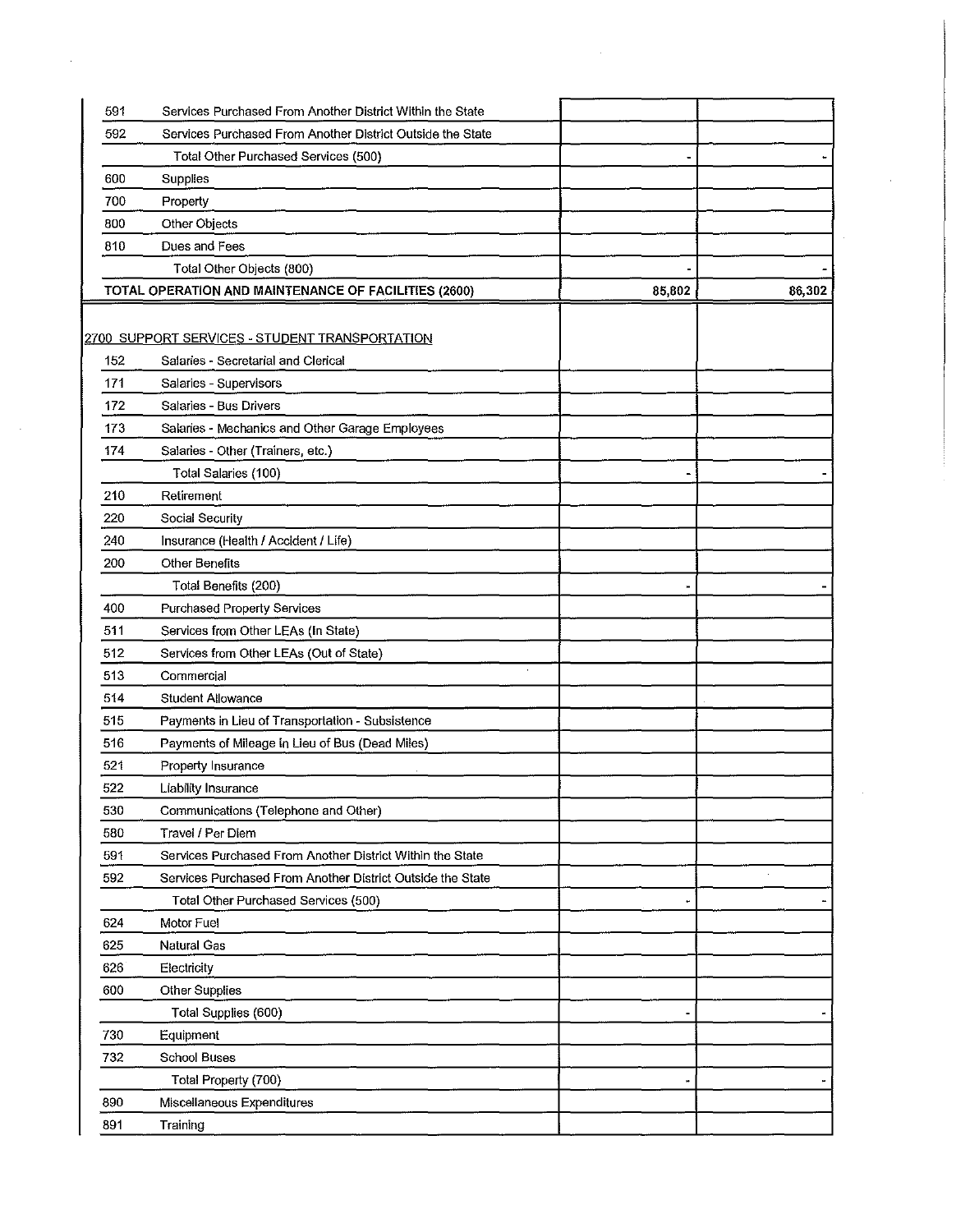|     | Total Other Objects (800)                                  |           |           |
|-----|------------------------------------------------------------|-----------|-----------|
|     | TOTAL STUDENT TRANSPORTATION (2700)                        |           |           |
|     |                                                            |           |           |
|     | 2900 OTHER SUPPORT SERVICES                                |           |           |
| 100 | Salaries                                                   |           |           |
| 210 | Retirement                                                 |           |           |
| 220 | Social Security                                            |           |           |
| 240 | Insurance (Health / Accident / Life)                       |           |           |
| 200 | <b>Other Benefits</b>                                      |           |           |
|     | Total Benefits (200)                                       |           |           |
| 300 | Purchased Professional and Technical Services              |           |           |
| 400 | Purchased Property Services                                |           |           |
| 500 | Other Purchased Services                                   |           |           |
| 591 | Services Purchased From Another District Within the State  |           |           |
| 592 | Services Purchased From Another District Outside the State |           |           |
|     | Total Other Purchased Services (500)                       |           |           |
| 600 | Supplies                                                   |           |           |
| 700 | Property                                                   |           |           |
| 800 | Other Objects                                              |           |           |
| 810 | Dues and Fees                                              |           |           |
|     | Total Other Objects (800)                                  |           |           |
|     | <b>TOTAL OTHER SUPPORT (2900)</b>                          |           |           |
|     | <b>TOTAL SUPPORT SERVICES (2000)</b>                       | 1,019,462 | 1,264,240 |
|     |                                                            |           |           |
|     |                                                            |           |           |
|     | 3100 FOOD SERVICES                                         |           |           |
| 100 | Salaries                                                   |           |           |
| 210 | Retirement                                                 |           |           |
| 220 | Social Security                                            |           |           |
| 240 | Insurance (Health/Dental/Life)                             |           |           |
| 200 | <b>Other Benefits</b>                                      |           |           |
|     | Total Benefits (200)                                       |           |           |
| 300 | Purchased Professional and Technical Services              |           |           |
| 400 | <b>Purchased Property Services</b>                         |           |           |
| 500 | Other Purchased Services                                   |           |           |
| 600 | Non-Food Supplies                                          |           |           |
| 630 | Food                                                       |           |           |
|     | Total Supplies (600)                                       |           |           |
| 700 | Property                                                   |           |           |
| 780 | Depreciation - Enterprise Funds                            |           |           |
|     | Total Property (700)                                       |           |           |
| 800 | Other Objects                                              |           |           |
| 810 | Dues and Fees                                              |           |           |
|     | Total Other Objects (800)                                  |           |           |
|     | TOTAL EXPENDITURES, 49 or 51 FOOD SERVICE FUND             |           |           |
|     | 3300 COMMUNITY SERVICES                                    |           |           |

 $\hat{\epsilon}$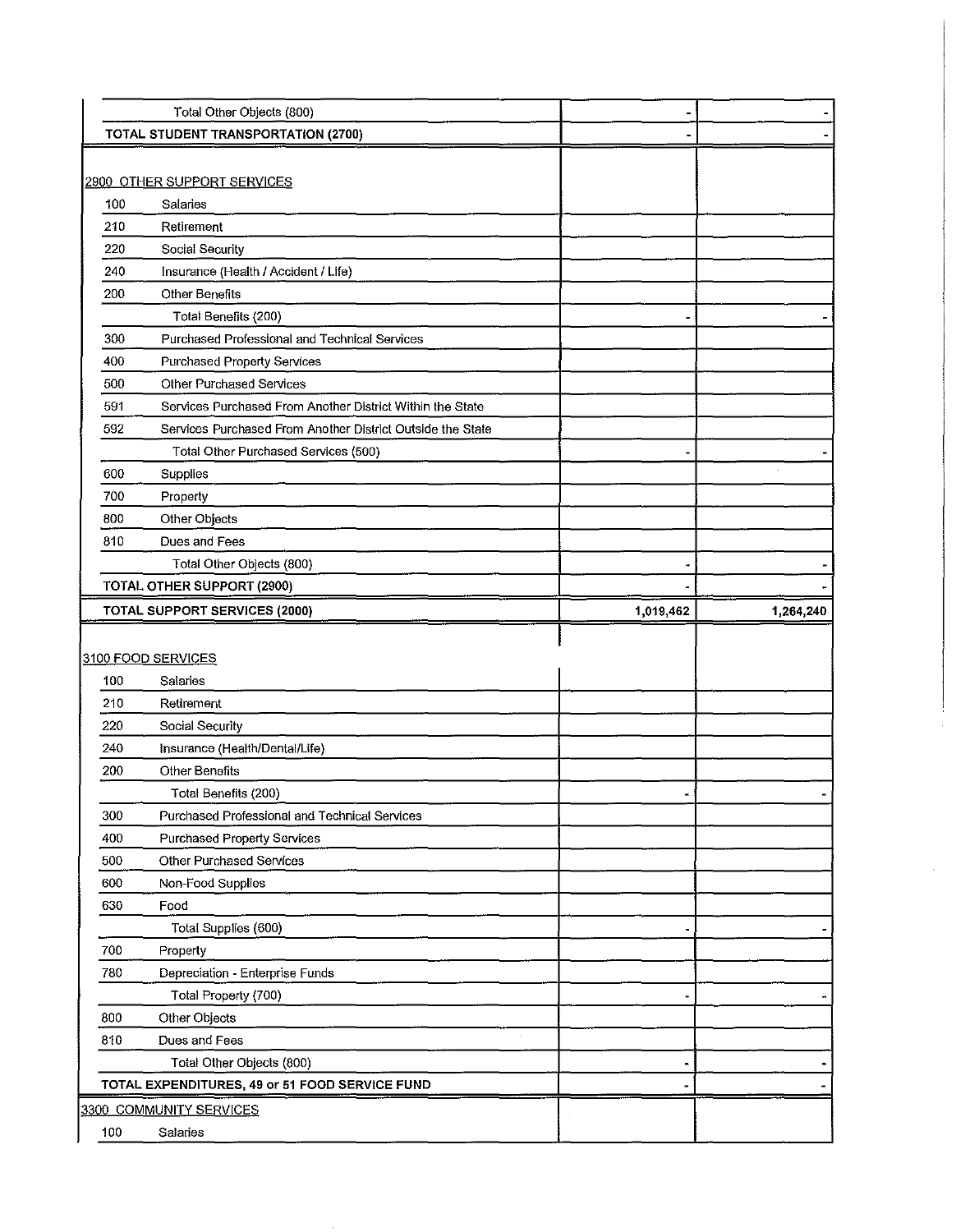| 210 | Retirement                                           |   |  |
|-----|------------------------------------------------------|---|--|
| 220 | Social Security                                      |   |  |
| 240 | Insurance (Health/Dental/Life)                       |   |  |
| 200 | <b>Other Benefits</b>                                |   |  |
|     | Total Benefits (200)                                 |   |  |
| 300 | Purchased Professional and Technical Services        |   |  |
| 400 | Purchased Property Services                          |   |  |
| 500 | Other Purchased Services                             |   |  |
| 600 | Supplies                                             |   |  |
| 700 | Property                                             |   |  |
| 800 | Other Objects                                        |   |  |
| 810 | Dues and Fees                                        |   |  |
|     | Total Other Objects (800)                            |   |  |
|     | <b>TOTAL COMMUNITY SERVICES (3300)</b>               |   |  |
|     | 4502 BUILDING ACQUISITION AND CONSTRUCTION           |   |  |
| 100 | Salaries                                             |   |  |
| 210 | Retirement                                           |   |  |
| 220 | Social Security                                      |   |  |
| 240 | Insurance (Health/Dental/Life)                       |   |  |
| 200 | <b>Other Benefits</b>                                |   |  |
|     | Total Benefits (200)                                 |   |  |
| 300 | Purchased Professional and Technical Services        |   |  |
| 400 | <b>Purchased Property Services</b>                   |   |  |
| 460 | Construction and Remodeling                          |   |  |
|     | Total Property (400)                                 |   |  |
| 500 | Other Purchased Services                             |   |  |
| 600 | Supplies - New Buildings                             |   |  |
| 641 | Textbooks - New Buildings                            |   |  |
| 644 | Library Books-New Libraries                          |   |  |
|     | Total Supplies (600)                                 |   |  |
| 710 | Land and Improvements                                |   |  |
| 720 | Buildings                                            |   |  |
| 731 | Machinery                                            |   |  |
| 732 | School Buses                                         |   |  |
| 733 | Furniture and Fixtures                               |   |  |
| 734 | Technology Equipment                                 |   |  |
| 735 | Non-Bus Vehicles                                     |   |  |
| 739 | Other Equipment                                      |   |  |
|     | Total Property (700)                                 |   |  |
| 800 | Other Objects                                        |   |  |
|     |                                                      |   |  |
|     |                                                      |   |  |
|     | Total Other Objects (800)                            | - |  |
|     | TOTAL BUILDING ACQUISITION AND CONSTRUCTION - (4500) |   |  |
|     | 5000 DEBT SERVICE                                    |   |  |
| 830 | Interest                                             |   |  |
|     |                                                      |   |  |

 $\label{eq:2.1} \mathcal{L}(\mathcal{L}^{\text{max}}_{\mathcal{L}}(\mathcal{L}^{\text{max}}_{\mathcal{L}})) \leq \mathcal{L}(\mathcal{L}^{\text{max}}_{\mathcal{L}}(\mathcal{L}^{\text{max}}_{\mathcal{L}}))$ 

 $\mathcal{A}^{\mathcal{A}}$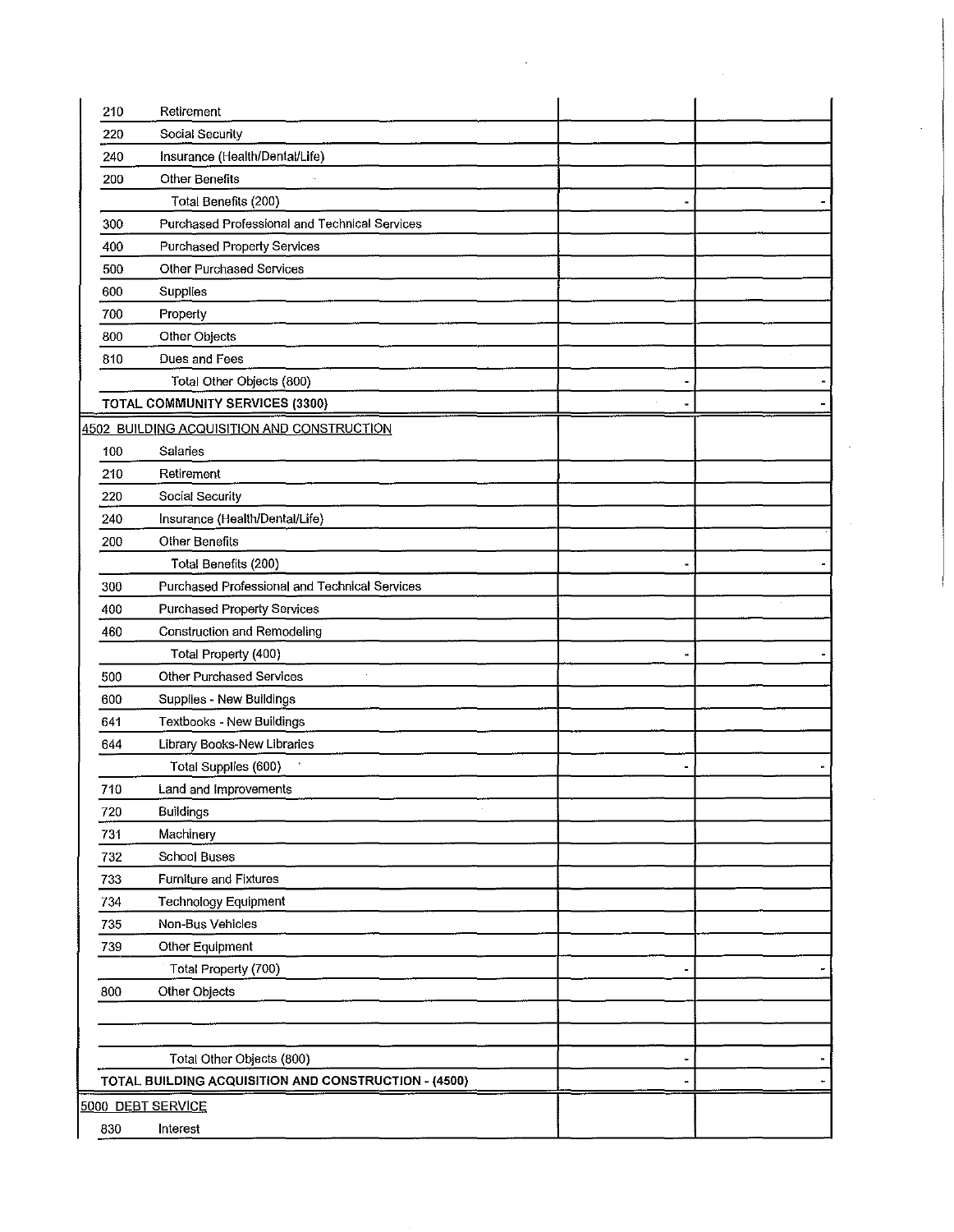| 840 | Redemption of Principal                              |           |           |
|-----|------------------------------------------------------|-----------|-----------|
| 845 | Debt Issuance Costs on Refunding                     |           |           |
| 890 | Miscellaneous Expenditures                           |           |           |
|     | TOTAL EXPENDITURES, 31 DEBT SERVICE FUND             |           |           |
|     |                                                      |           |           |
|     |                                                      |           |           |
|     |                                                      |           |           |
|     |                                                      |           |           |
|     | TOTAL OTHER FINANCING SOURCES (USES) AND OTHER ITEMS |           |           |
|     | <b>TOTAL EXPENSES</b>                                | 3,142,659 | 4,305,250 |

 $\bar{z}$ 

# OTHER FINANCING

|                  | 5000 OTHER FINANCING SOURCES (USES)                  |  |  |
|------------------|------------------------------------------------------|--|--|
| 5110             | Face Amount of Bonds Issued                          |  |  |
| 5120             | Premium or (Discount) on Bonds Issued                |  |  |
| 5300             | Proceeds From Sale of Capital Assets                 |  |  |
| 5400             | Loan Proceeds                                        |  |  |
| 5500             | Capital Lease Proceeds                               |  |  |
| 5900             | Other Financing Sources (Uses) (Add Explanation)     |  |  |
| 6000 OTHER ITEMS |                                                      |  |  |
| 6100             | <b>Capital Contributions</b>                         |  |  |
| 6300             | Special Items                                        |  |  |
| 6400             | <b>Extraordinary Items</b>                           |  |  |
|                  | TOTAL OTHER FINANCING SOURCES (USES) AND OTHER ITEMS |  |  |

# SUMMARY -Charter School

|      | <b>REVENUES BY SOURCE</b>                     |           |           |
|------|-----------------------------------------------|-----------|-----------|
| 1000 | Total Local                                   | 128,000   | 86,000    |
| 3000 | <b>Total State</b>                            | 2,783,214 | 3,917,097 |
| 4000 | <b>Total Federal</b>                          | 231,812   | 302,572   |
|      | <b>TOTAL REVENUES</b>                         | 3,143,026 | 4,305,669 |
|      |                                               |           |           |
|      | <u>EXPENDITURES BY OBJECT</u>                 |           |           |
| 100  | Salaries                                      | 644,846   | 868,628   |
| 200  | <b>Employee Benefits</b>                      | 160,080   | 220,713   |
| 300  | Purchased Professional and Technical Services | 1,163,481 | 1,559,376 |
| 400  | Purchased Property Services                   | 52,302    | 52,302    |
| 500  | <b>Other Purchased Services</b>               | 372,813   | 555,505   |
| 600  | Supplies                                      | 749,139   | 1,048,726 |
| 700  | Property                                      |           |           |
| 800  | Other Objects                                 |           |           |
|      | <b>TOTAL EXPENDITURES</b>                     | 3,142,661 | 4,305,250 |
|      |                                               |           |           |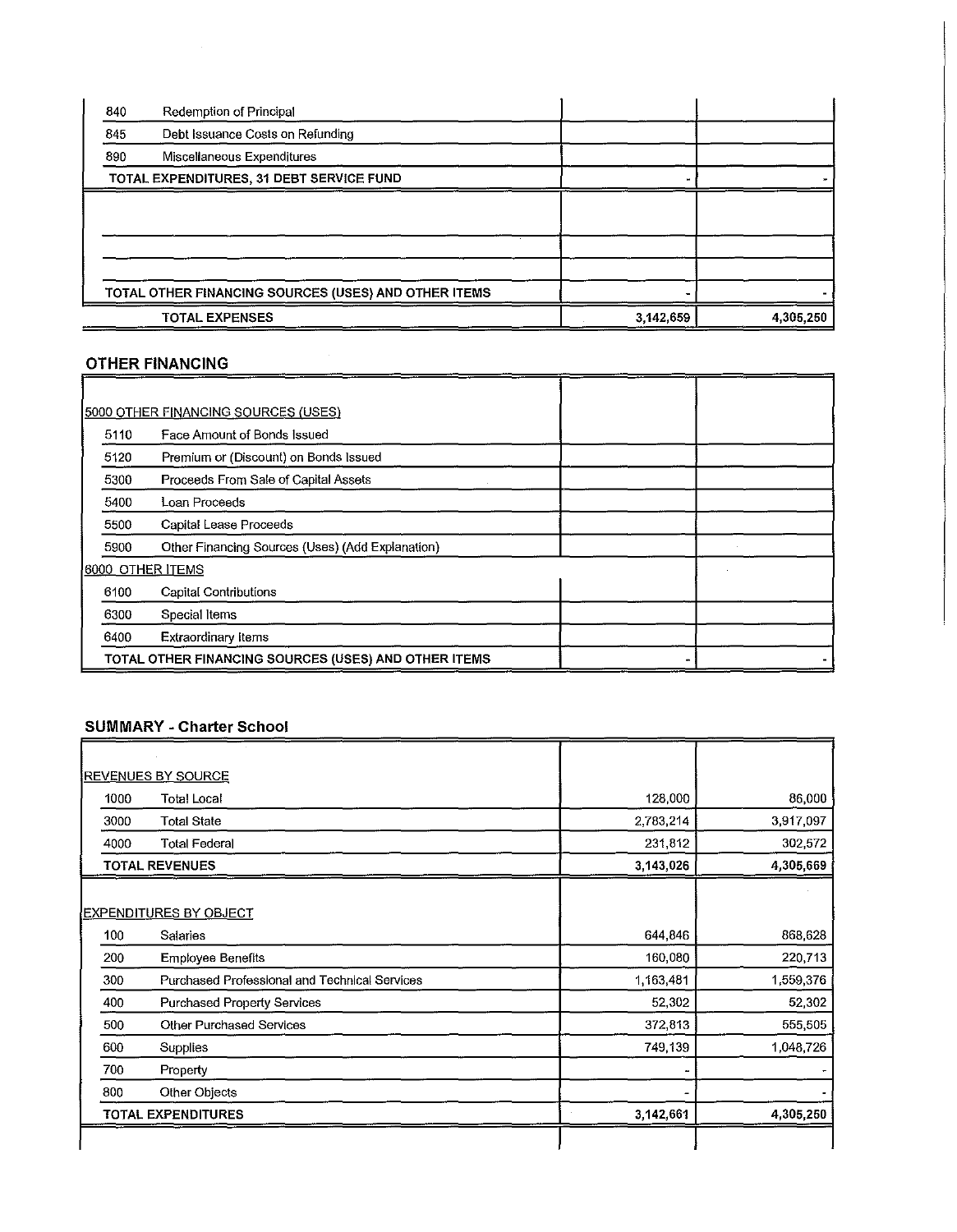| 365    | 419    |
|--------|--------|
|        |        |
| 365    | 419    |
| 10,151 | 10,516 |
|        |        |
|        | 10,935 |
|        | 10,516 |

| Explanation (5900 and Adjustment to Beginning Fund Balance)                                        |  |
|----------------------------------------------------------------------------------------------------|--|
|                                                                                                    |  |
| At the time the board approved the budget, we estimating the FY13 beginning net assets to be       |  |
| \$10,151. Actual opening net assets were \$10,849 per our FY12 audit report. If the board amends   |  |
| the budget during the year, we will incorporate the new net asset balance into the amended budget. |  |
|                                                                                                    |  |

 $\label{eq:2.1} \frac{1}{\sqrt{2}}\int_{\mathbb{R}^3}\frac{1}{\sqrt{2}}\left(\frac{1}{\sqrt{2}}\right)^2\left(\frac{1}{\sqrt{2}}\right)^2\left(\frac{1}{\sqrt{2}}\right)^2\left(\frac{1}{\sqrt{2}}\right)^2\left(\frac{1}{\sqrt{2}}\right)^2\left(\frac{1}{\sqrt{2}}\right)^2\left(\frac{1}{\sqrt{2}}\right)^2\left(\frac{1}{\sqrt{2}}\right)^2\left(\frac{1}{\sqrt{2}}\right)^2\left(\frac{1}{\sqrt{2}}\right)^2\left(\frac{1}{\sqrt{2}}\right)^2\left(\frac$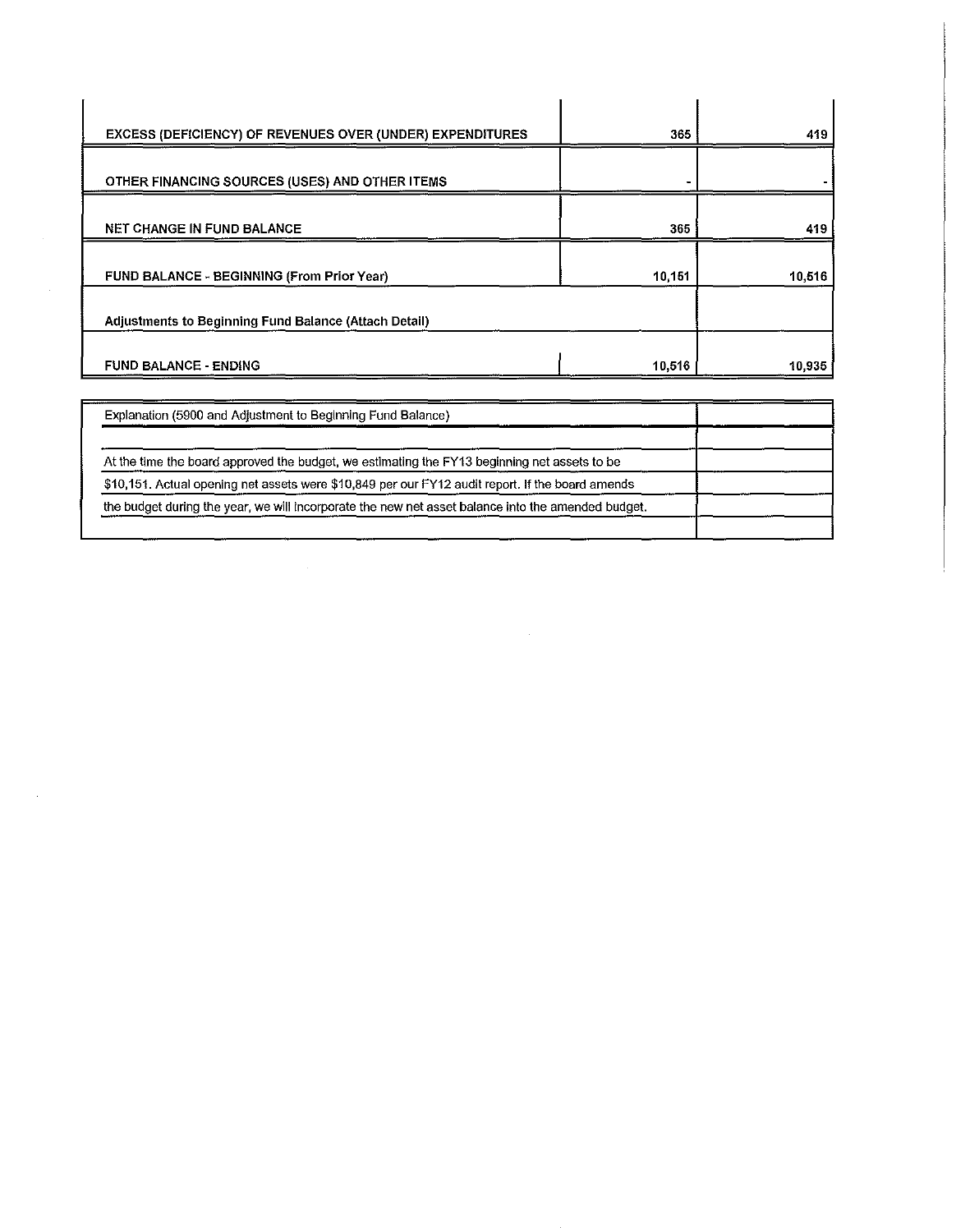Utah Connections Academy School Year 2012 District Id 186182 School Type: E

Participation Rate: 1 All Students Earned: 117 All Students Possible: 200 Below Proficient Eamed: 88 Below Proficient Possible: 100 Proficiency: 214 Proficiency Possible: 300 Ccr Earned: 0 Ccr Possible: 0 Growth Earned: 205 Growth Possible: 300 Achievement Eamed: 214 Achievement Possible: 300 Overall Earned: 419 Overall Possible: 600 Percentile: 48

Utah Connections Academy School Year 2012 District Id 186182 School Type: S

Participation Rate: 1 All Students Eamed: 117 All Students Possible: 200 Below Proficient Earned: 63 Below Proficient Possible: 100 Proficiency: 183 Proficiency Possible: 300 Ccr Earned: 0 Ccr Possible: 0 Growth Eamed: 146 Percentile: 38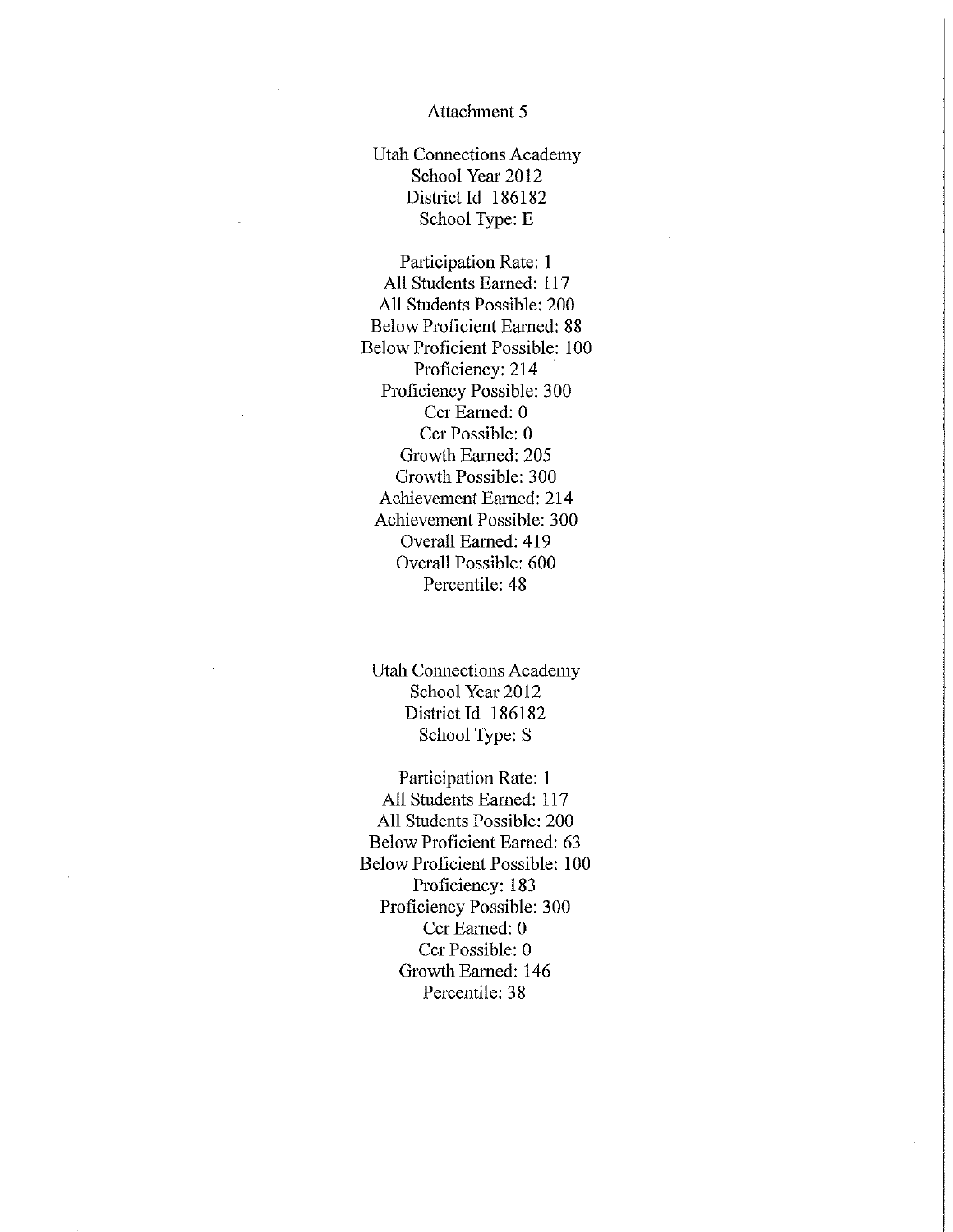## Pamela M. Trickett, CPA ptrickett@connectionseducation.com

#### EMPLOYMENT HISTORY:

**Connections Education- Baltimore, MD** 

- Manage and supervise the monthly close, general ledger and financial reporting functions for multiple customers.
- Provide oversight to the accounts payable, accounts receivable and payroll functions.
- Responsible for reviewing key agreements and contracts to understand revenue and expense drivers and to gather and analyze the appropriate information to record transactions.
- Analyze monthly financial results, including actual vs. budget variances.
- Develop, prepare and distribute monthly financial reporting packages and supporting documents.
- Assist with developing and implementing intemal control and process improvement initiatives.
- Assist in the development of grant and other funding opportunities.
- Ensure timely and accurate submissions for state and federal funding programs to include funding determinations, audit responses and interim financial reports.
- Manage annual fmancial statement and other school audits on behalf of charter schools.
- Assist with preparation of annual budget, periodic forecasts and cash flow analyses.
- Ensure all tax filings are prepared and filed.

### SB & Company, LLC- Hunt Valley, MD

#### Senior Auditor July 2009- February 2011

- Planned, coordinated, and oversaw all phases of audit fieldwork such as staff requirements, logistics, audit programs, and budgets.
- Provided on-the-job training and teclmical assistance to new and experienced auditors.
- Drafted financial statements ensuring presentation and disclosure requirements *m·e* properly fulfilled.
- Reviewed workpapers for accuracy and completion.
- Conducted technical research on new accounting pronouncements or areas that lack authoritative guidance.
- Assisted clients with revenue recognition issues including, but not limited to, discounting of multi-year grants and pledges receivable, temporarily and permanently restricted net assets, allowances for doubtful accounts, and revenue recognition related to membership contributions.
- Supervised and performed compliance audits in accordance with OMB Circular A-133, *Audits of States, Local Governments, and Non-Profit Organizations* (commonly referred to as a "single audit").

### Experienced Staff Auditor II July 2008- June 2009

- Assisted the Senior Auditor with engagement planning by obtaining client records, preparing audit programs, processing confirmations, and communicating with external parties.
- Evaluated the clients' internal controls by performing walkthroughs, documentation, and conducting testing in accordance with AICPA guidelines.
- Performed standard audit work including reconciliations of client records to the trial balance and analytical procedures.
- Prepared computations of prepaid assets, accruals, property and equipment, etc.
- Performed supervisory duties when necessary.

### Injured Workers' Insurance Fund (IWIF)- Towson, MD

#### Staff Accountant June 2005 – July 2008

- Processed biweekly payroll for a company with \$25MM in gross annual payroll.
- Assisted with the preparation of general ledger data for month-end reporting.
- Implemented electronic pay vouchers for all employees.
- Prepared daily positive pay reconciliations for check releases.
- Approved and coded expense reports and invoices for accounts payable.
- Served as a front-line customer service professional that handles and disseminates Finance-related issues.

### EDUCATION:

B.S. in Accounting and Business Administration, Finance concentration

Accounting Manager February 2011- current